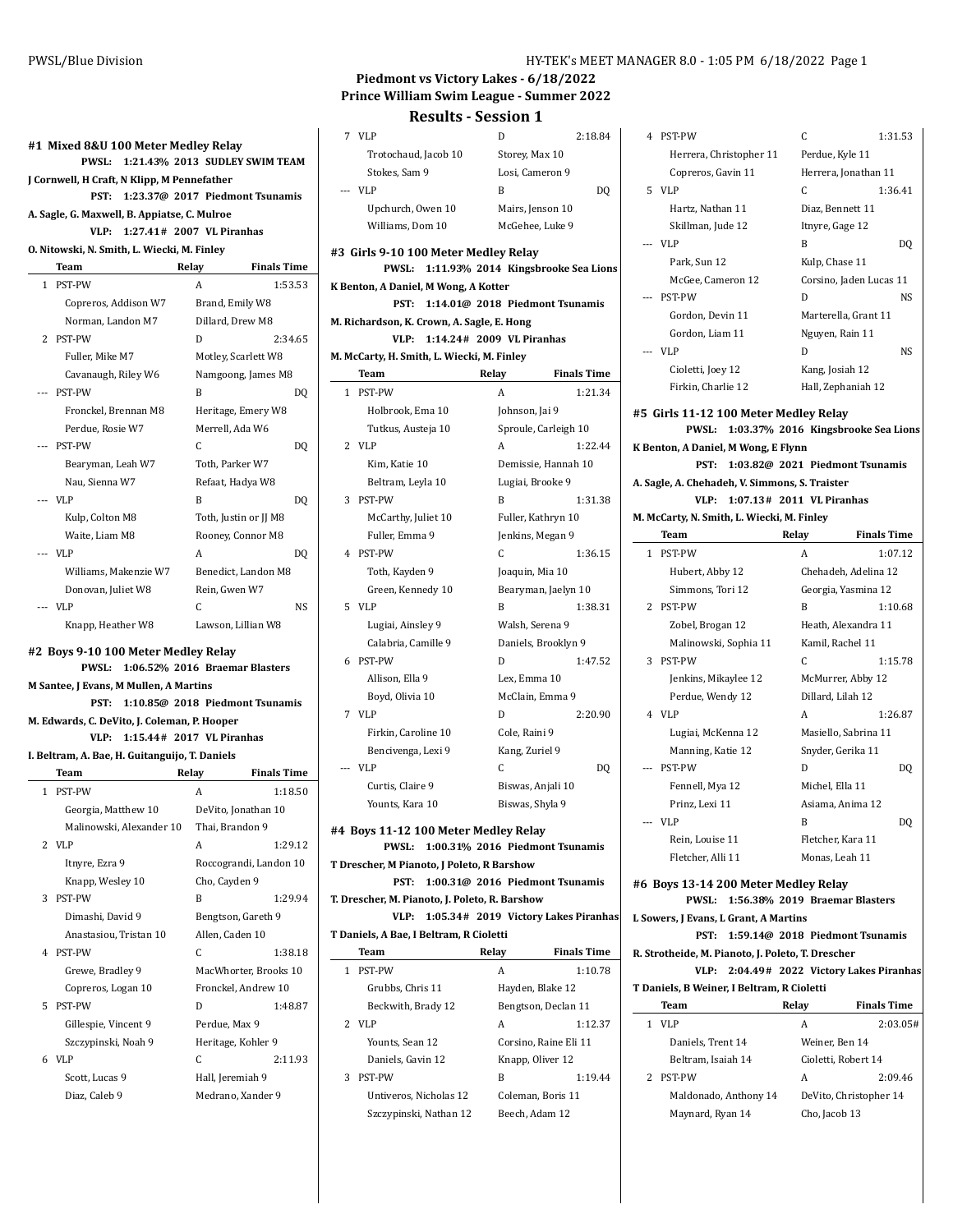#### **(#6 Boys 13-14 200 Meter Medley Relay)**

| <b>PST-PW</b>           | B            | 2:18.35                                                                                                                                            |
|-------------------------|--------------|----------------------------------------------------------------------------------------------------------------------------------------------------|
| Kien, Kayden 13         |              |                                                                                                                                                    |
| Simms, Nigel 14         |              |                                                                                                                                                    |
| <b>PST-PW</b>           | C            | 2:41.88                                                                                                                                            |
| Diatchenko, Nicholas 13 |              |                                                                                                                                                    |
| Treadwell, Parker 14    |              |                                                                                                                                                    |
|                         | B            | 2:45.46                                                                                                                                            |
| Guitanguijo, Hanz 14    | Park, Jun 14 |                                                                                                                                                    |
| Demissie, Matthew 14    |              |                                                                                                                                                    |
| VLP                     | C            | DO                                                                                                                                                 |
| Roccograndi, Connor 14  |              |                                                                                                                                                    |
| Jones, Ben 13           |              |                                                                                                                                                    |
|                         | VLP          | Coleman, Joseph 14<br>Beckwith, Liam 14<br>Maxwell, Gannon 13<br>Agulto, Nathan 13<br>Upchurch, Liam 13<br>Losi, Jackson 13<br>Tessier, Jackson 14 |

#### **#7 Girls 13-14 200 Meter Medley Relay**

**PWSL: 2:08.62% 2018 SUDLEY SWIM TEA D Palenscar, S Craft, L Garvey, J Cornwell PST: 2:10.64@ 2019 Piedmont Tsunamis**

**C. Spink, E. Hannam, M. Curry, H. Hubert**

**VLP: 2:16.53# 2016 VL Piranhas S Yowell, K Hosseini, C Thompson, L Shinaishin**

|   | Team                  | Relay             | <b>Finals Time</b>       |
|---|-----------------------|-------------------|--------------------------|
| 1 | <b>PST-PW</b>         | A                 | 2:13.86                  |
|   | Sagle, Alyssa 13      |                   | Crown, Katherine 14      |
|   | Richardson, Maddie 14 |                   | Rutledge, Kenzie 14      |
|   | $2$ VLP               | A                 | 2:27.79                  |
|   | Knapp, Shannon 13     | Conroy, Grace 14  |                          |
|   | Snyder, Emma 13       |                   | Kimble, Katherine 14     |
| 3 | PST-PW                | B                 | 2:44.15                  |
|   | Gordon, Tashi 14      |                   | Fernandes, Alexandra 13  |
|   | Gordon, Bree 14       | Hong, Elaine 14   |                          |
|   | 4 VLP                 | B                 | 2:49.49                  |
|   | Rein, Frances 13      |                   | Medrano, Clarissa 13     |
|   | Ashley, Emma 13       |                   | Hartz, Elizabeth 14      |
| 5 | <b>PST-PW</b>         | C                 | 2:58.81                  |
|   | Wackett, Taylor 14    |                   | Barredo, Jasmine 13      |
|   | Noureddine, Salma 13  |                   | Batchos, Brynna 13       |
|   | PST-PW                | D                 | DQ                       |
|   | Estrada, Elena 14     | Sirocky, Ellie 13 |                          |
|   | Wingerter, Eve 13     |                   | Dessinger, Isabella 13   |
|   | VLP                   | C                 | <b>NS</b>                |
|   | Gibson, Haleigh 13    |                   | Johanson, MaggieSloan 13 |
|   | Conroy, Sydney 13     |                   | Calabria, Celeste 13     |

#### **#8 Boys 15-18 200 Meter Medley Relay PWSL: 1:45.65% 2021 Ashland Stingrays**

**M Jiang, B Stankovich, L Gentry, M VanDeusen**

**PST: 1:48.44@ 2019 Piedmont Tsunamis**

**S. Borden, E. Liao, L. DeVore, H. Radzikowski VLP: 1:57.96# 2012 VL Piranhas**

**S. Blakely, A. Proper, J. Croasdell, J. Worrick**

|   | 3. Blakely, A. FTOPEI, J. CI 0asuell, J. WOITICK |                 |                    |
|---|--------------------------------------------------|-----------------|--------------------|
|   | Team                                             | Relay           | <b>Finals Time</b> |
| 1 | PST-PW                                           | А               | 1:57.18            |
|   | Strotheide, Ryan 18                              | Rinker, Kyle 18 |                    |
|   | Lee, Justin 17                                   | Crown, Alex 16  |                    |
|   |                                                  |                 |                    |

# **Piedmont vs Victory Lakes - 6/18/2022 Prince William Swim League - Summer 2022 Results - Session 1**

|      | 2 VLP                                        |                                      | A                      | 2:04.96                              |     | 8 Rooney, Connor                            |   | 8 VLP                       | 26.74                                                                                                           |
|------|----------------------------------------------|--------------------------------------|------------------------|--------------------------------------|-----|---------------------------------------------|---|-----------------------------|-----------------------------------------------------------------------------------------------------------------|
|      | Romano, Kyle 18                              |                                      | Bae, Alex 15           |                                      | 9   | Toth, Colton                                |   | 7 VLP                       | 26.93                                                                                                           |
|      | Kirsch, Ethan 16                             |                                      | Kirsch, Jackson 16     |                                      | 10  | Fuller, Mike                                |   | 7 PST-PW                    | 27.31                                                                                                           |
|      | 3 PST-PW                                     |                                      | B                      | 2:06.21                              | 11  | Waite, Liam                                 | 8 | <b>VLP</b>                  | 28.53                                                                                                           |
|      | Diatchenko, Alex 15                          |                                      | Morrow, Jett 18        |                                      |     | 12 Hicks, Tyler                             | 8 | <b>VLP</b>                  | 29.01                                                                                                           |
|      | Tirrell, Matthew 18                          |                                      | Cho, Caleb 15          |                                      | 13  | McLaughlin, James                           | 5 | PST-PW                      | 29.38                                                                                                           |
|      | 4 PST-PW                                     |                                      | C                      | 2:15.14                              | 14  | Klein, Preston                              | 7 | <b>VLP</b>                  | 29.44                                                                                                           |
|      | Rinker, Ian 15                               |                                      | McMurrer, Jack 16      |                                      | 15  | Benedict, Landon                            | 8 | <b>VLP</b>                  | 29.87                                                                                                           |
|      | Lee, Ethan 17                                |                                      |                        | Atwood, Andrew 15                    | 16  | Fuller, Logan                               | 7 | PST-PW                      | 30.84                                                                                                           |
|      | 5 PST-PW                                     |                                      | D                      | 2:27.40                              | 17  | Boyd, Jake                                  | 8 | PST-PW                      | 31.70                                                                                                           |
|      | Burke, Patrick 15                            |                                      |                        | Marterella, Ethan 16                 | 18  | Hall, Dylan                                 | 8 | PST-PW                      | 34.01                                                                                                           |
|      | Hill, Karsten 15                             |                                      | Farrell, Jack 17       |                                      | 19  | Salib, Max                                  | 7 | PST-PW                      | 34.34                                                                                                           |
|      | 6 VLP                                        |                                      | B                      | 2:30.44                              | 20  | Namgoong, James                             | 8 | PST-PW                      | 34.64                                                                                                           |
|      | Hincy, Alex 18                               |                                      | Younts, James 15       |                                      | 21  | Walton, Tamir                               | 8 | PST-PW                      | 35.03                                                                                                           |
|      | Dick, Evan 18                                |                                      |                        | Iskenderoglu, Alex 16                | 22  | Sanford, Noah                               | 7 | PST-PW                      | 35.34                                                                                                           |
|      |                                              |                                      |                        |                                      |     |                                             |   |                             |                                                                                                                 |
|      | #9 Girls 15-18 200 Meter Medley Relay        |                                      |                        |                                      | 23  | Hicks, Logan                                | 8 | <b>VLP</b>                  | 39.05                                                                                                           |
|      |                                              | PWSL: 2:01.27% 2019 Bridlewaves      |                        |                                      | 24  | Marterella, Logan                           | 6 | PST-PW                      | 40.69                                                                                                           |
|      | S Yowell, G Johnson, E Quinn, S Walker       |                                      |                        |                                      | 25  | Nieto, Holden                               | 7 | PST-PW                      | 41.03                                                                                                           |
|      |                                              | PST: 2:07.90@ 2021 Piedmont Tsunamis |                        |                                      | 26  | MacWhorter, Waylon                          | 7 | <b>PST-PW</b>               | 41.84                                                                                                           |
|      | K. Diatchenko, E. Hannam, M. Cury, C. Spink  |                                      |                        |                                      | 27  | Altunc, Umit                                | 6 | <b>VLP</b>                  | 44.07                                                                                                           |
|      |                                              | VLP: 2:14.84# 2017 VL Piranhas       |                        |                                      | 28  | Heritage, Ryan                              | 6 | <b>PST-PW</b>               | 49.37                                                                                                           |
|      | S. Yowell, C. Vaughn, L. Wiecki, C. Moore    |                                      |                        |                                      | 29  | Toth, Lucas                                 | 5 | VLP                         | 54.34                                                                                                           |
|      | Team                                         |                                      | Relay                  | <b>Finals Time</b>                   | 30  | Biswas, Niam                                | 5 | VLP                         | 58.72                                                                                                           |
|      | 1 PST-PW                                     |                                      | Α                      | 2:08.22                              | 31  | Wilson, Erik                                | 6 | PST-PW                      | 1:07.02                                                                                                         |
|      | Spink, Camille 17                            |                                      | Hannam, Emma 17        |                                      | 32  | Scott, Jacob                                |   | 7 VLP                       | 1:07.98                                                                                                         |
|      | Simms, Cordelia 15                           |                                      | Curry, McKenna 16      |                                      | 33  | Crouch, Max                                 | 8 | PST-PW                      | 1:08.43                                                                                                         |
|      |                                              |                                      |                        |                                      |     | Adams, Max                                  | 8 | VLP                         | 1:11.21                                                                                                         |
|      | 2 VLP                                        |                                      | A                      | 2:18.63                              | 34  |                                             |   |                             |                                                                                                                 |
|      | Knick, Emma 18                               |                                      | Calabria, Celia 17     |                                      | 35  | Donovan, Jack                               | 6 | <b>VLP</b>                  |                                                                                                                 |
|      | Martel, Alyssa 16                            |                                      | McGehee, Allie 18      |                                      | --- | Kulp, Callan                                | 6 | VLP                         |                                                                                                                 |
|      | 3 PST-PW                                     |                                      | C                      | 2:32.18                              |     |                                             |   |                             |                                                                                                                 |
|      | Michael, Madison 16                          |                                      | Lee, Amanda 15         |                                      |     | #11 Girls 8&U 25 Meter Free<br><b>PWSL:</b> |   |                             |                                                                                                                 |
|      | Buckley, Taylor 16                           |                                      | Bellinger, Olivia 16   |                                      |     | PST:                                        |   |                             | 16.56% 2014 Lori Anne Madison                                                                                   |
|      | 4 PST-PW                                     |                                      | D                      | 2:33.00                              |     |                                             |   |                             |                                                                                                                 |
|      |                                              |                                      |                        |                                      |     | VLP:                                        |   | 17.12# 2007 Merilynn Finley |                                                                                                                 |
|      | Coleman, Sophia 16                           |                                      | Kochan, Joy 18         |                                      |     | Name                                        |   | Age Team                    |                                                                                                                 |
|      | Strotheide, Taylor 15<br>5 VLP               |                                      | Hubert, Hayley 17<br>B | 2:49.46                              |     | 1 Copreros, Addison                         |   | 7 PST-PW                    |                                                                                                                 |
|      |                                              |                                      |                        |                                      |     | 2 Bearyman, Leah                            |   | 7 PST-PW                    |                                                                                                                 |
|      | Jones, Tica 16                               |                                      | Younts, Ashley 17      |                                      | 3   | Rein, Gwen                                  |   | 7 VLP                       |                                                                                                                 |
|      | Walsh, MacKenzie 16                          |                                      | Annibell, Hailey 17    |                                      |     | Williams, Makenzie                          |   | 7 VLP                       | 1:22.56<br>DQ<br>17.56@ 2013 Camille K. Spink at Pied<br><b>Finals Time</b><br>23.08<br>25.05<br>25.18<br>25.87 |
|      | 6 VLP                                        |                                      | C.                     | 3:11.06                              | 5   | Knapp, Heather                              | 8 | <b>VLP</b>                  |                                                                                                                 |
|      | Cole, Soni 16                                |                                      | Goetz, Emily 16        |                                      | 6   | Merrell, Ada                                | 6 | PST-PW                      | 26.39<br>26.74                                                                                                  |
| n 13 | Bencivenga, Sophia 15                        |                                      | Spencer, Sarah 17      |                                      | 7   | Holt, Julia                                 | 7 | PST-PW                      | 27.33                                                                                                           |
|      | --- PST-PW                                   |                                      | B                      | DQ                                   | 8   | Rooney, Emma                                | 6 | VLP                         |                                                                                                                 |
|      | Maynard, Maddy 16                            |                                      | Denny, Lauren 15       |                                      | 9   | Refaat, Hadya                               | 8 | PST-PW                      |                                                                                                                 |
|      | Hannam, Charlotte 15                         |                                      |                        | Rosenburg, Kendall 18                | 10  | Perdue, Rosie                               | 7 | PST-PW                      | 27.37<br>27.78<br>28.08                                                                                         |
|      | #10 Boys 8&U 25 Meter Free                   |                                      |                        |                                      | 11  | Cavanaugh, Riley                            | 6 | PST-PW                      | 28.22                                                                                                           |
|      | <b>PWSL:</b>                                 | 15.55% 2016 Ryan Maynard             |                        |                                      | 12  | Nau, Sienna                                 | 7 | PST-PW                      | 28.55                                                                                                           |
|      | PST:                                         |                                      |                        | 16.64@ 2018 Christian P. Mulroe at P | 13  | Brand, Charlotte                            | 6 | PST-PW                      |                                                                                                                 |
|      | VLP:                                         | 17.34# 2015 Alex Bae                 |                        |                                      | 14  | Donovan, Juliet                             | 8 | <b>VLP</b>                  |                                                                                                                 |
|      | Name                                         |                                      | Age Team               | <b>Finals Time</b>                   | 15  | McConnell, Molly                            | 7 | PST-PW                      |                                                                                                                 |
|      | 1 Norman, Landon                             |                                      | PST-PW<br>7            | 21.34                                | 16  | McClain, Zoe                                | 6 | PST-PW                      |                                                                                                                 |
|      |                                              |                                      |                        |                                      | 17  | Renehan, Hailey                             | 7 | PST-PW                      |                                                                                                                 |
|      | Fronckel, Brennan<br>2                       | 8                                    | PST-PW                 | 22.13                                | 18  | Chandler, Carlie                            | 7 | <b>VLP</b>                  |                                                                                                                 |
|      | 3<br>Ashley, Cole                            | 8                                    | VLP                    | 23.01                                | 19  | Fouad, Francesca                            | 5 | PST-PW                      |                                                                                                                 |
|      | Hollingsworth, Logan<br>4                    |                                      | 7 VLP                  | 24.03                                | 20  | Toth, Logan                                 | 6 | PST-PW                      |                                                                                                                 |
|      | Toth, Justin or JJ<br>5<br>Kulp, Colton<br>6 | 8<br>8                               | VLP<br>VLP             | 24.54<br>26.13                       | 21  | Franklin, Ruby                              | 8 | <b>VLP</b>                  | 29.22<br>31.18<br>31.84<br>31.87<br>32.49<br>36.40<br>36.50<br>36.75<br>37.13                                   |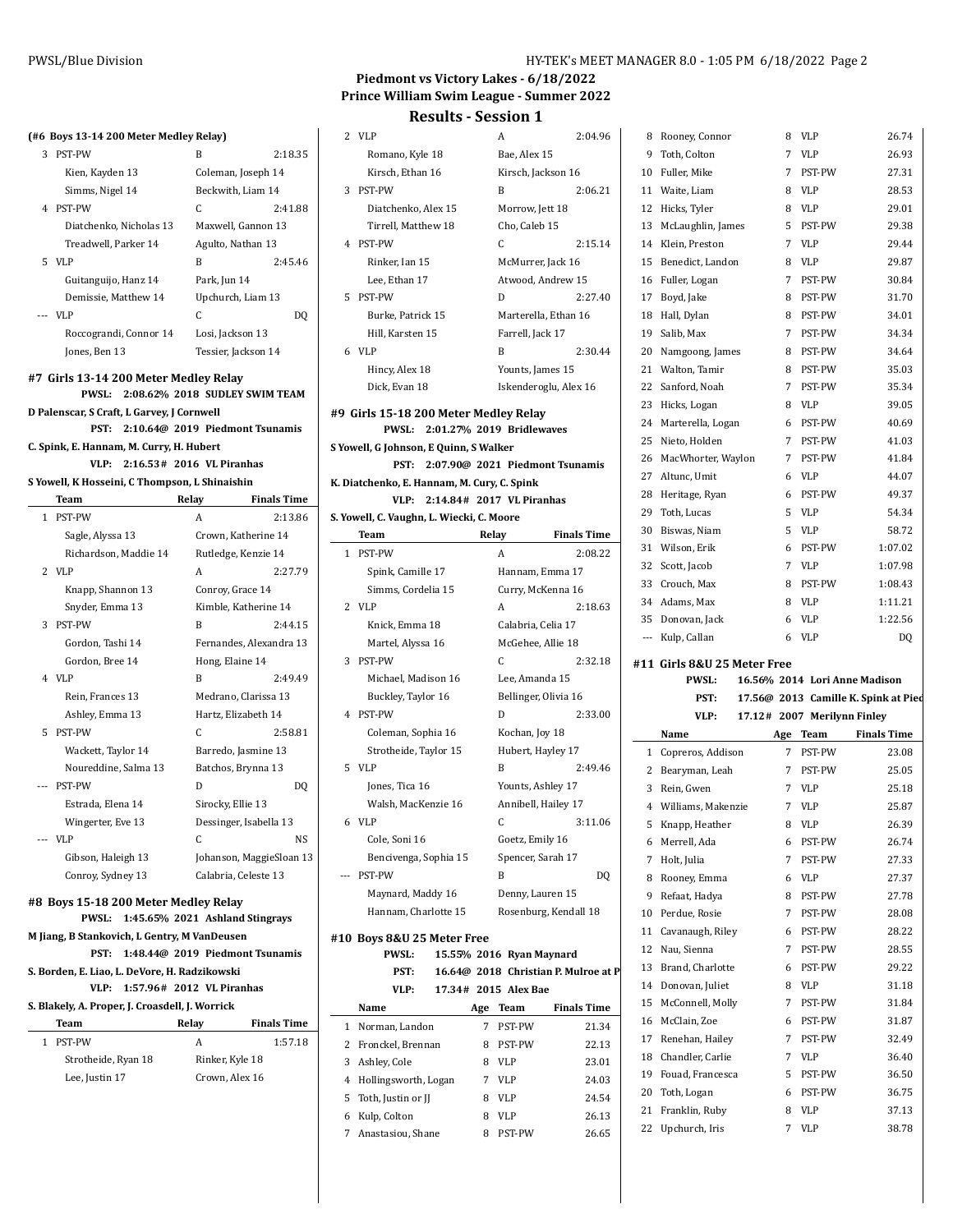|          | (#11 Girls 8&U 25 Meter Free) |                |                            |                                   | 38             | M              |
|----------|-------------------------------|----------------|----------------------------|-----------------------------------|----------------|----------------|
| 23       | Burbano, Emmery               | 6              | PST-PW                     | 42.22                             | 39             | M              |
| 24       | McLaughlin, Ava               | $\overline{4}$ | PST-PW                     | 42.63                             | 40             | Sŗ             |
| 25       | Rutherford, Mags              | 6              | PST-PW                     | 45.31                             | 41             | D.             |
| 26       | Franklin, Vivian              | 6              | <b>VLP</b>                 | 49.14                             | 42             | Κı             |
| 27       | Waite, Emma                   | 5              | VLP                        | 50.68                             | 43             | Si             |
| 28       | Determan, Ava                 | 6              | <b>VLP</b>                 | 54.31                             | ---            | L0             |
| 29       | Summers, Madalyn              | 7              | PST-PW                     | 59.14                             | $---$          | Pa             |
| ---      | Bencivenga, Nicki             | 5              | <b>VLP</b>                 | DQ                                |                |                |
| $---$    | Wardzinski, Lilly             | 7              | <b>VLP</b>                 | DQ                                | #13 Gi         |                |
| $---$    | Lawson, Lillian               | 8              | VLP                        | NS                                |                |                |
|          | --- Lawson, Lexi              | 6              | <b>VLP</b>                 | NS                                |                |                |
|          | --- Dillard, Emmy             | 6              | PST-PW                     | NS                                |                |                |
|          |                               |                |                            |                                   |                | N.             |
|          | #12 Boys 9-10 50 Meter Free   |                |                            |                                   | 1              | Sŗ             |
|          | <b>PWSL:</b>                  |                | 29.41% 2016 Michael Mullen |                                   | $\overline{c}$ | B <sub>6</sub> |
|          | PST:                          |                |                            | 32.13@ 2014 Theodore Drescher-Pey | 3              | Ki             |
|          | VLP:                          |                | 33.31# 2017 Alex Y. Bae    |                                   | $^{4}$         | Lı             |
|          | Name                          | Age            | Team                       | <b>Finals Time</b>                | 5              | H              |
| 1        | Thai, Brandon                 | 9              | PST-PW                     | 36.32                             | 6              | Jo             |
| 2        | Georgia, Matthew              | 10             | PST-PW                     | 36.74                             | 7              | B <sub>6</sub> |
| 3        | Roccograndi, Landon           |                | 10 VLP                     | 39.22                             |                | 8 B            |
| 4        | Allen, Caden                  |                | 10 PST-PW                  | 40.32                             | 9              | Fı             |
| 5        | Malinowski, Alexander         |                | 10 PST-PW                  | 40.69                             | 10             | Lı             |
| 6        | Fronckel, Andrew              | 10             | PST-PW                     | 40.72                             | 11             | Bı             |
| 7        | Ashley, Tyler                 | 10             | VLP                        | 40.96                             | 12             | Т              |
| 8        | Anastasiou, Tristan           | 10             | PST-PW                     | 42.08                             | 13             | Сa             |
| 9        | Seidl, Evan                   | 9              | PST-PW                     | 42.18                             | 14             | Yε             |
| 10       | Cho, Cayden                   | 9              | <b>VLP</b>                 | 43.89                             | 15             | Yc             |
| 11       | Szczypinski, Noah             | 9              | PST-PW                     | 45.01                             | 16             | Jo             |
| 12       | Copreros, Logan               | 10             | PST-PW                     | 45.08                             | 17             | Bi             |
| 13       | Beliles, Marcus               | 10             | PST-PW                     | 46.94                             | 18             | W              |
| 14       | Perdue, Max                   | 9              | PST-PW                     | 47.36                             | 19             | M              |
| 15       | Bengtson, Gareth              | 9              | PST-PW                     | 48.25                             | 20             | Al             |
| 16       | Mairs, Jenson                 | 10             | <b>VLP</b>                 | 48.46                             | 21             | Bε             |
| 17       | Upchurch, Owen                | 10             | VLP                        | 48.79                             | 22             | Cι             |
| 18       | Heritage, Kohler              | 9              | PST-PW                     | 49.17                             | 23             | Bi             |
| 19       | Burbano, Lincoln              | 9              | PST-PW                     | 50.62                             | 24             | Sa             |
| 20       | Johnson, Cooper               | 9              | PST-PW                     | 53.51                             | 25             | Al             |
| 21       | Williams, Dom                 | 10             | VLP                        | 56.04                             | 26 Co          |                |
| 22       | Hall, Jeremiah                | 9              | VLP                        | 56.58                             | 27             | Bε             |
| 23       | Roby, Zach                    | 10             | PST-PW                     | 56.74                             | 28             | Fi             |
| 24       | Hall, Brayden                 | 10             | PST-PW                     | 56.83                             | 29             | Sι             |
| 25       | Diaz, Caleb                   | 9              | VLP                        | 57.00                             | 30             | K              |
| 26       | Doyle, Mikey                  | 9              | VLP                        | 58.10                             | 31             | Al             |
| 27       | McGehee, Luke                 | 9              | VLP                        | 58.46                             |                |                |
| 28       | Radhakrishnan, Neel           | 9              | PST-PW                     | 58.89                             | #14 B          |                |
|          | Gillespie, Vincent            | 9              |                            |                                   |                |                |
| 29<br>30 |                               |                | PST-PW                     | 59.55                             |                |                |
|          | Storey, Max                   | 10             | VLP                        | 1:02.10                           |                |                |
| 31       | Renehan, Aidan                | 9              | PST-PW                     | 1:03.02                           |                | N.             |
| 32       | Dadwal, Rupraj                | 10             | VLP                        | 1:04.85                           | 1              | H.             |
| 33       | Moriarty, Declan              | 10             | PST-PW                     | 1:05.28                           | 2              | Kı             |
| 34       | Scott, Lucas                  | 9              | VLP                        | 1:08.82                           | 3              | Bε             |
| 35       | Medrano, Xander               | 9              | VLP                        | 1:11.12                           | 4              | Uı             |
| 36       | Trotochaud, Jacob             | 10             | VLP                        | 1:11.69                           | 5              | Gı             |
| 37       | Quinlan, Brody                | 9              | PST-PW                     | 1:13.87                           |                |                |

#### **Piedmont vs Victory Lakes - 6/18/2022 Prince William Swim League - Summer 2022 Results - Session 1**

| Results - Session 1 |
|---------------------|
|---------------------|

| 38                       | McCallum, Paxton             | 9   | PST-PW                     | 1:14.81                             | 7            | $\mathsf{C}$ |
|--------------------------|------------------------------|-----|----------------------------|-------------------------------------|--------------|--------------|
| 39                       | Moriarty, Liam               | 9   | PST-PW                     | 1:24.46                             | 8            | B            |
| 40                       | Sproule, Shane               | 9   | PST-PW                     | 1:25.14                             | 9            | C            |
| 41                       | Dadwal, Ranvir               | 9   | <b>VLP</b>                 | 1:29.53                             | 10           | E            |
| 42                       | Kus, Sami                    | 9   | <b>VLP</b>                 | 1:43.84                             | 11           | Ν            |
| 43                       | Sirocky, Paul                | 9   | PST-PW                     | 2:10.50                             | 12           | A            |
| $\overline{\phantom{a}}$ | Losi, Cameron                | 9   | <b>VLP</b>                 | DQ                                  | 13           | A            |
| ---                      | Pawlak, Trenton              | 9   | PST-PW                     | NS                                  | 14           | C            |
|                          |                              |     |                            |                                     | 15           | S            |
|                          | #13 Girls 9-10 50 Meter Free |     |                            |                                     | 16           | C            |
|                          | <b>PWSL:</b>                 |     | 31.65% 2015 Jamie Cornwell |                                     | 17           | P            |
|                          | PST:                         |     |                            | 32.58@ 2017 Charlotte Q. Hannam at  | 18           | Ν            |
|                          | VLP:                         |     | 33.79# 2009 Lindsay Wiecki |                                     | 19           | Ī            |
|                          | Name                         | Age | Team                       | <b>Finals Time</b>                  | 20           | S            |
| $\mathbf{1}$             | Sproule, Carleigh            | 10  | PST-PW                     | 38.62                               | 21           | D            |
| $\overline{2}$           | Beltram, Leyla               | 10  | VLP                        | 38.73                               | 22           | K            |
| 3                        | Kim, Katie                   | 10  | VLP                        | 39.84                               | 23           | F            |
| $\overline{4}$           | Lugiai, Brooke               | 9   | VLP                        | 40.78                               | 24           | K            |
| 5                        | Holbrook, Ema                | 10  | PST-PW                     | 42.78                               | 25           | A            |
| 6                        | Johnson, Jai                 | 9   | PST-PW                     | 44.08                               | 26           | E            |
| 7                        | Bearyman, Jaelyn             |     | 10 PST-PW                  | 44.31                               | 27           | J۱           |
| 8                        | Boyd, Olivia                 | 10  | PST-PW                     | 44.32                               | 28           | N            |
| 9                        | Fuller, Kathryn              | 10  | PST-PW                     | 44.69                               | ---          | S            |
| 10                       | Lugiai, Ainsley              | 9   | VLP                        | 45.59                               |              |              |
| 11                       | Brand, Bella                 | 10  | PST-PW                     | 46.27                               | #15 G        |              |
| 12                       | Toth, Kayden                 | 9   | PST-PW                     | 47.88                               |              |              |
| 13                       | Calabria, Camille            | 9   | VLP                        | 48.53                               |              |              |
| 14                       | Yeiser, Ava                  | 10  | PST-PW                     | 49.31                               |              |              |
| 15                       | Younts, Kara                 | 10  | <b>VLP</b>                 | 51.05                               |              | N            |
| 16                       | Joaquin, Mia                 | 10  | PST-PW                     | 54.29                               | $\mathbf{1}$ | S            |
| 17                       | Biswas, Anjali               | 10  | VLP                        | 54.56                               | 2            | G            |
| 18                       | Walsh, Serena                | 9   | <b>VLP</b>                 | 55.46                               | 3            | $\mathsf{C}$ |
| 19                       | McClain, Emma                | 9   | PST-PW                     | 56.32                               | 4            | E            |
| 20                       | Allison, Ella                | 9   | PST-PW                     | 57.50                               | 5            | Ņ            |
| 21                       | Bencivenga, Lexi             | 9   | <b>VLP</b>                 | 58.30                               | 6            | K            |
| 22                       | Curtis, Claire               | 9   | <b>VLP</b>                 | 1:03.53                             | 7            | E            |
| 23                       | Biswas, Shyla                | 9   | VLP                        | 1:03.96                             | 8            | Z            |
| 24                       | Sanford, Naomi               | 9   | PST-PW                     | 1:05.53                             | 9            | P            |
| 25                       | Allison, Adrianna            | 9   | PST-PW                     | 1:05.87                             | 10           | A            |
|                          | 26 Cole, Raini               |     | 9 VLP                      | 1:06.63                             | 11           | L            |
| 27                       | Beliles, Ellie               | 9   | PST-PW                     | 1:07.01                             | 12           | F            |
| 28                       | Firkin, Caroline             | 10  | VLP                        | 1:07.06                             | 13           | F            |
|                          | 29 Summers, Brooklyn         | 9   | PST-PW                     | 1:15.37                             | 14           | S            |
|                          | 30 Kang, Zuriel              | 9   | VLP                        | 1:17.78                             | 15           | P            |
| 31                       | Altunc, Ayse                 | 9   | <b>VLP</b>                 | 1:47.78                             | 16           | Ņ            |
|                          | #14 Boys 11-12 50 Meter Free |     |                            |                                     | 17           | F            |
|                          | <b>PWSL:</b>                 |     | 27.44% 2019 Matt Jensen    |                                     | 18           | C            |
|                          | PST:                         |     |                            | 28.16@ 2016 Matthew E. Pianoto at P | 19           | F            |
|                          | VLP:                         |     | 29.31# 2019 Alex Bae       |                                     | 20           | R            |
|                          | Name                         |     | Age Team                   | <b>Finals Time</b>                  | 21           | Ņ            |
| 1                        | Hayden, Blake                | 12  | PST-PW                     | 31.13                               | 22           | C            |
| 2                        | Knapp, Oliver                | 12  | VLP                        | 34.34                               | ---          | R            |
| 3                        | Beckwith, Brady              |     | 12 PST-PW                  | 35.31                               |              |              |
| $\overline{4}$           | Untiveros, Nicholas          |     | 12 PST-PW                  | 35.37                               |              |              |
| 5                        | Grubbs, Chris                |     | 11 PST-PW                  | 36.14                               |              |              |
| 6                        | Szczypinski, Nathan          | 12  | PST-PW                     | 36.44                               |              |              |
|                          |                              |     |                            |                                     |              |              |

| 7            | Corsino, Raine Eli            | 11 | VLP                                   | 36.62                                                     |
|--------------|-------------------------------|----|---------------------------------------|-----------------------------------------------------------|
| 8            | Beech, Adam                   | 12 | PST-PW                                | 37.34                                                     |
| 9            | Coleman, Boris                | 11 | PST-PW                                | 39.09                                                     |
| 10           | Hartz, Nathan                 | 11 | <b>VLP</b>                            | 39.13                                                     |
| 11           | McGee, Cameron                | 12 | <b>VLP</b>                            | 39.95                                                     |
| 12           | Altunc, Sedat                 | 12 | VLP                                   | 40.18                                                     |
| 13           | Altunc, Murat                 | 12 | <b>VLP</b>                            | 40.59                                                     |
|              | 14 Cioletti, Joey             | 12 | VLP                                   | 41.08                                                     |
| 15           | Skillman, Jude                |    | 12 VLP                                | 43.14                                                     |
| 16           | Copreros, Gavin               | 11 | PST-PW                                | 43.49                                                     |
| 17           | Perdue, Kyle                  |    | 11 PST-PW                             | 43.96                                                     |
| 18           | Marterella, Grant             |    | 11 PST-PW                             | 44.74                                                     |
| 19           | Itnyre, Gage                  | 12 | VLP                                   | 46.51                                                     |
| 20           | Scott, Caleb                  | 11 | <b>VLP</b>                            | 46.87                                                     |
| 21           | Dunn, Angus                   | 11 | PST-PW                                | 47.27                                                     |
| 22           | Kulp, Chase                   | 11 | <b>VLP</b>                            | 47.55                                                     |
| 23           | Firkin, Charlie               | 12 | <b>VLP</b>                            | 52.81                                                     |
| 24           | Kang, Josiah                  | 12 | <b>VLP</b>                            | 55.01                                                     |
| 25           | Acree, Landon                 | 11 | <b>VLP</b>                            | 55.82                                                     |
| 26           | Hall, Zephaniah               |    | 12 VLP                                | 59.04                                                     |
|              | 27 Johnson, Mack              |    | 11 PST-PW                             | 1:06.15                                                   |
| 28           | Nguyen, Rain                  |    | 11 PST-PW                             | 1:06.71                                                   |
| $---$        | Schaer, Alden                 |    | 11 PST-PW                             | NS                                                        |
|              | #15 Girls 11-12 50 Meter Free |    |                                       |                                                           |
|              | PWSL:                         |    | 27.94% 2017 Jamie Cornwell            |                                                           |
|              |                               |    |                                       |                                                           |
|              |                               |    |                                       |                                                           |
|              | PST:<br>VLP:                  |    |                                       |                                                           |
|              | Name                          |    | 30.27# 2018 Alyssa Martel<br>Age Team | 28.23@ 2017 Camille K. Spink at PWS<br><b>Finals Time</b> |
| $\mathbf{1}$ | Simmons, Tori                 | 12 | PST-PW                                | 31.62                                                     |
|              | 2 Georgia, Yasmina            |    | 12 PST-PW                             | 32.53                                                     |
| 3            | Chehadeh, Adelina             |    | 12 PST-PW                             | 32.87                                                     |
| 4            | Hubert, Abby                  |    | 12 PST-PW                             | 33.12                                                     |
| 5            | Malinowski, Sophia            |    | 11 PST-PW                             | 33.96                                                     |
| 6            | Kamil, Rachel                 | 11 | PST-PW                                | 34.72                                                     |
| 7            | Heath, Alexandra              | 11 | PST-PW                                | 35.22                                                     |
| 8            | Zobel, Brogan                 | 12 | PST-PW                                | 35.28                                                     |
| 9            | Perdue, Wendy                 |    | 12 PST-PW                             | 36.36                                                     |
|              | 10 Asiama, Anima              |    | 12 PST-PW                             | 38.05                                                     |
| 11           | Dillard, Lilah                | 12 | PST-PW                                | 38.46                                                     |
| 12           | Fennell, Mya                  | 12 | PST-PW                                | 39.23                                                     |
| 13           | Fletcher, Alli                | 11 | VLP                                   | 41.02                                                     |
| 14           | Seidl, Audrey                 | 11 | PST-PW                                | 41.84                                                     |
| 15           | Prinz, Lexi                   | 11 | PST-PW                                | 42.40                                                     |
| 16           | Michel, Ella                  | 11 | PST-PW                                | 43.78                                                     |
| 17           | Fernandes, Nikki              | 11 | PST-PW                                | 43.94                                                     |
| 18           | Curry, Charli                 | 11 | PST-PW                                | 45.37                                                     |
| 19           | Fletcher, Kara                | 11 | VLP                                   | 45.46                                                     |
| 20           | Rein, Louise                  | 11 | VLP                                   | 58.34                                                     |
| 21           | Monas, Leah                   | 11 | <b>VLP</b>                            | 1:09.74                                                   |
| 22           | Chamberlain, Aly              | 11 | PST-PW                                | 1:23.44                                                   |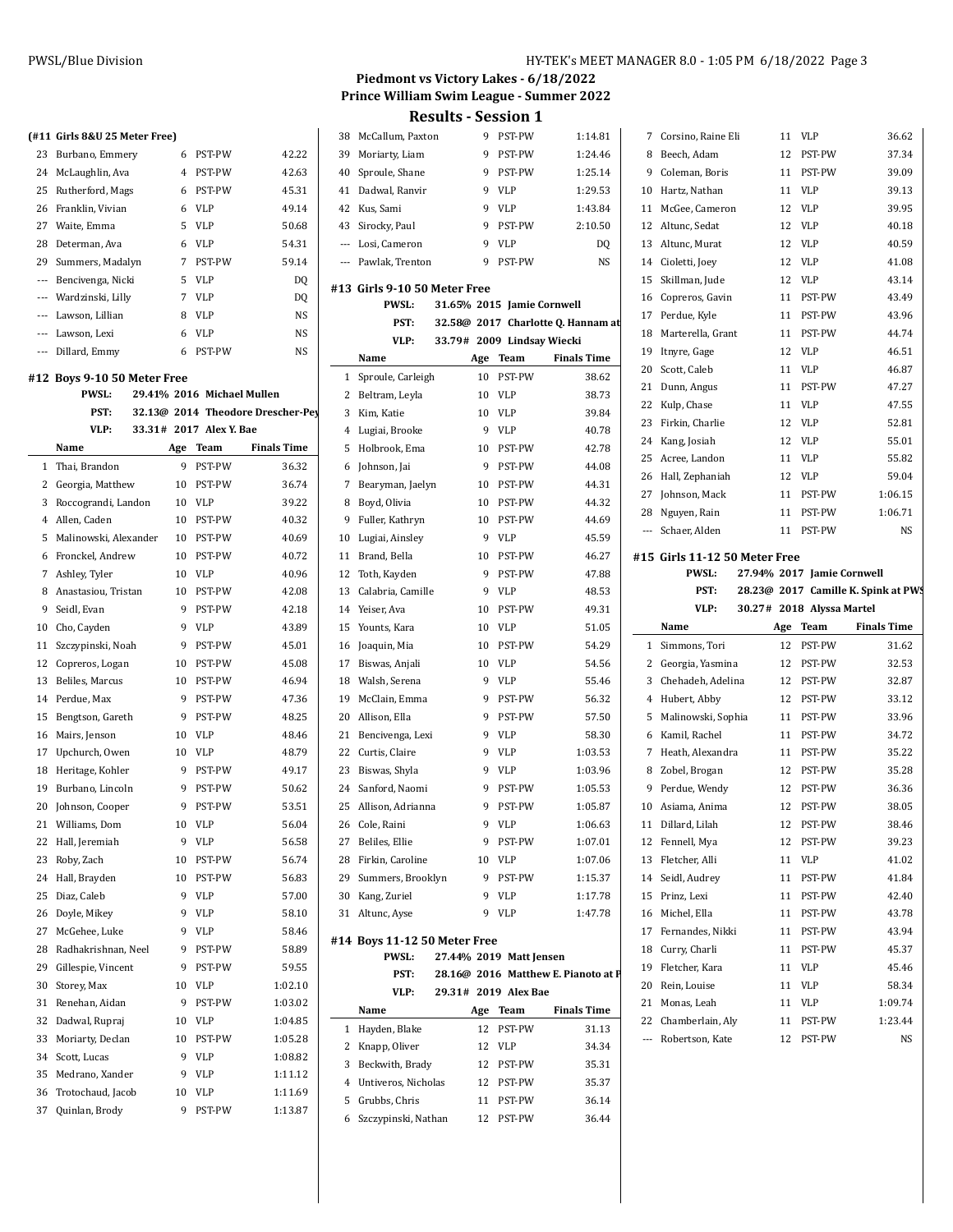**#16** 

**#17** 

# **Piedmont vs Victory Lakes - 6/18/2022 Prince William Swim League - Summer 2022**

|                                            |          |                                      |                                    |    |                                           | THE MILD - DESSION T       |                        |                                      |       |                                           |    |                                     |                                                       |
|--------------------------------------------|----------|--------------------------------------|------------------------------------|----|-------------------------------------------|----------------------------|------------------------|--------------------------------------|-------|-------------------------------------------|----|-------------------------------------|-------------------------------------------------------|
| 16 Boys 13-14 50 Meter Free                |          |                                      |                                    |    | #18 Boys 15-18 50 Meter Free              |                            |                        |                                      |       | --- Chen, Carolyn<br>--- Buckley, Jessica |    | 16 PST-PW<br>16 PST-PW              | NS<br><b>NS</b>                                       |
| <b>PWSL:</b>                               |          | 25.16% 2021 Calum Oshea              |                                    |    | <b>PWSL:</b>                              | 23.47% 2017 Sam Pomajevich |                        |                                      |       |                                           |    |                                     |                                                       |
| PST:                                       |          |                                      | 26.08@ 2016 Henry Radzikowski at I |    | PST:                                      |                            |                        | 24.66@ 2018 Henry Radzikowski at F   |       | #20 Boys 10&U 100 Meter IM                |    |                                     |                                                       |
| VLP:                                       |          | 26.96# 2021 Alex Bae                 |                                    |    | VLP:                                      | 25.05# 2013 Joe Worrick    |                        |                                      |       |                                           |    | PWSL: 1:13.58% 2016 Michael Mullen  |                                                       |
| Name                                       |          | Age Team                             | <b>Finals Time</b>                 |    | Name                                      |                            | Age Team               | <b>Finals Time</b>                   |       |                                           |    |                                     | PST: 1:23.15@ 2018 Christopher DeVito at P            |
| 1 Daniels, Trent                           |          | 14 VLP                               | 27.29                              |    | 1 Crown, Alex                             |                            | 16 PST-PW              | 25.88                                |       |                                           |    | VLP: 1:23.61# 2018 Trent W. Daniels |                                                       |
| 2 Maynard, Ryan                            |          | 14 PST-PW                            | 27.56                              |    | 2 Lee, Justin                             | 17                         | PST-PW                 | 26.44                                |       | Name                                      |    | Age Team                            | <b>Finals Time</b>                                    |
| 3 Cioletti, Robert                         |          | 14 VLP                               | 27.68                              |    | 3 Tirrell, Matthew                        | 18                         | PST-PW                 | 26.46                                |       | 1 Thai, Brandon                           |    | 9 PST-PW                            | 1:30.47                                               |
| 4 Weiner, Ben                              | 14       | <b>VLP</b>                           | 27.99                              |    | 4 Bae, Alex                               | 15                         | VLP                    | 26.62                                |       | 2 Itnyre, Ezra                            |    | 9 VLP                               | 1:48.68                                               |
| 5 Maldonado, Anthony                       |          | 14 PST-PW                            | 28.49                              |    | 5 Diatchenko, Alex                        | 15                         | <b>PST-PW</b>          | 27.65                                |       | 3 Knapp, Wesley                           |    | 10 VLP                              | 2:00.82                                               |
| 6 Kien, Kayden                             | 13       | PST-PW                               | 29.05                              |    | 6 Kirsch, Jackson                         | 16                         | VLP                    | 28.46                                |       | 4 Grewe, Bradley                          | 9  | PST-PW                              | 2:01.27                                               |
| 7 Beltram, Isaiah                          |          | 14 VLP                               | 29.20                              |    | 7 Lee, Ethan                              | 17                         | PST-PW                 | 28.59                                |       | 5 Ashley, Tyler                           |    | 10 VLP                              | 2:09.20                                               |
| 8 Coleman, Joseph                          |          | 14 PST-PW                            | 29.75                              |    | 8 Hincy, Alex                             | 18                         | VLP                    | 28.62                                |       | 6 Mairs, Jenson                           |    | 10 VLP                              | 2:14.45                                               |
| 9 Beckwith, Liam                           |          | 14 PST-PW                            | 29.96                              |    | 9 Romano, Kyle                            | 18                         | VLP                    | 29.01                                |       | 7 MacWhorter, Brooks                      |    | 10 PST-PW                           | 2:17.59                                               |
| 10 DeVito, Christopher                     |          | 14 PST-PW                            | 30.46                              |    | 10 Atwood, Andrew                         | 15                         | PST-PW                 | 29.12                                |       | 8 Stokes, Sam                             | 9  | VLP                                 | 2:36.87                                               |
| 11 Treadwell, Parker                       |          | 14 PST-PW                            | 31.56                              |    | 11 Dick, Evan                             | 18                         | VLP                    | 29.65                                |       | --- Georgia, Matthew                      |    | 10 PST-PW                           | DQ                                                    |
| 12 Guitanguijo, Hanz                       |          | 14 VLP                               | 32.36                              |    | 12 Morrow, Jett                           | 18                         | PST-PW                 | 30.24                                |       | --- Storey, Max                           |    | 10 VLP                              | DQ                                                    |
| 13 Agulto, Nathan                          |          | 13 PST-PW                            | 33.67                              |    | 13 Farrell, Jack                          | 17                         | PST-PW                 | 31.10                                | $---$ | Perdue, Max                               | 9  | PST-PW                              | DQ                                                    |
| 14 Roccograndi, Connor                     |          | 14 VLP                               | 34.19                              |    | 14 Marterella, Ethan                      | 16                         | PST-PW                 | 31.20                                |       | --- Dimashi, David                        |    | 9 PST-PW                            | DQ                                                    |
| 15 Losi, Jackson                           |          | 13 VLP                               | 37.35                              |    | 15 Hill, Karsten                          | 15                         | PST-PW                 | 31.62                                |       | --- Tutkus, Tauras                        |    | 10 PST-PW                           | DQ                                                    |
| 16 Jones, Ben                              | 13       | <b>VLP</b>                           | 38.22                              |    | 16 Iskenderoglu, Alex                     | 16                         | VLP                    | 34.08                                |       | --- Waite, Liam                           |    | 8 VLP                               | <b>NS</b>                                             |
| 17 Kang, Kolaiah                           | 13       | VLP                                  | 44.14                              |    | 17 Burke, Patrick                         | 15                         | PST-PW                 | 34.12                                |       | #21 Girls 10&U 100 Meter IM               |    |                                     |                                                       |
| 18 Crupi, Michael                          | 13       | VLP                                  | 44.81                              |    | 18 Agulto, Nick                           | 17                         | PST-PW                 | 36.08                                |       |                                           |    | PWSL: 1:18.72% 2018 Lucy Daniel     |                                                       |
| 19 Balawe, Sebastian                       | 13       | <b>VLP</b>                           | 51.65                              |    | 19 Diaz, Sam                              | 16                         | VLP                    | 37.62                                |       |                                           |    |                                     | PST: 1:23.97@ 2017 Charlotte Q. Hannam at             |
| 20 Felix-Ugorji, Ikemdi                    | 14       | VLP                                  | 1:01.40                            |    | #19 Girls 15-18 50 Meter Free             |                            |                        |                                      |       |                                           |    | VLP: 1:25.50# 2016 Alyssa Martel    |                                                       |
| --- Mairs, Jaxon                           |          | 13 VLP                               | NS                                 |    | <b>PWSL:</b>                              | 25.67% 2021 Camille Spink  |                        |                                      |       | Name                                      |    | Age Team                            | <b>Finals Time</b>                                    |
| 17  Girls 13-14 50 Meter Free              |          |                                      |                                    |    | PST:                                      |                            |                        | 25.67@ 2021 Camille K. Spink at Pied |       | 1 Tutkus, Austeja                         |    | 10 PST-PW                           | 1:34.08                                               |
| <b>PWSL:</b>                               |          | 26.34% 2019 Camille Spink            |                                    |    | VLP:                                      | 28.34# 2021 Alyssa Martel  |                        |                                      |       | 2 Demissie, Hannah                        |    | 10 VLP                              | 1:35.62                                               |
| PST:                                       |          | 26.34@ 2019 Camille K. Spink at Pied |                                    |    | Name                                      |                            |                        |                                      |       |                                           |    | 10 VLP                              |                                                       |
|                                            |          |                                      |                                    |    |                                           | Age                        | Team                   | <b>Finals Time</b>                   |       |                                           |    |                                     |                                                       |
| VLP:                                       |          |                                      | 29.03# 2008 Christine Souther      |    |                                           |                            |                        |                                      |       | 3 Beltram, Leyla                          |    |                                     | 1:36.31                                               |
| Name                                       |          |                                      | <b>Finals Time</b>                 |    | 1 Martel, Alyssa                          | 16 VLP                     |                        | 28.80                                |       | 4 Lugiai, Brooke                          | 9  | 9 VLP<br>PST-PW                     | 1:48.87                                               |
|                                            |          | Age Team                             |                                    |    | 2 Knick, Emma                             | 18<br>17                   | VLP<br>PST-PW          | 29.62                                | 6     | 5 Johnson, Jai                            |    |                                     | 1:51.18                                               |
| 1 Sagle, Alyssa<br>2 Crown, Katherine      |          | 13 PST-PW<br>14 PST-PW               | 29.04                              |    | 3 Hannam, Emma<br>4 Curry, McKenna        | 16                         | PST-PW                 | 30.05                                |       | Sproule, Carleigh                         |    | 10 PST-PW<br>10 PST-PW              | 1:55.48                                               |
| 3 Rutledge, Kenzie                         |          | 14 PST-PW                            | 30.96<br>31.40                     |    | 5 Calabria, Celia                         | 17                         | VLP                    | 30.22<br>31.02                       |       | 7 Green, Kennedy<br>8 Holbrook, Ema       | 10 | PST-PW                              | 1:55.68<br>2:00.57                                    |
|                                            | 13       | VLP                                  | 31.42                              |    | 6 Simms, Cordelia                         | 15                         | <b>PST-PW</b>          | 31.24                                |       | 9 Jenkins, Megan                          | 9  | PST-PW                              | 2:01.68                                               |
| 4 Snyder, Emma                             | 14       | PST-PW                               | 32.94                              |    | 7 Hannam, Charlotte                       | 15                         | PST-PW                 | 31.50                                |       | 10 Joaquin, Mia                           | 10 | PST-PW                              | 2:18.94                                               |
| 5 Hong, Elaine<br>6 Conroy, Grace          |          | 14 VLP                               | 33.12                              |    | 8 Rosenburg, Kendall                      |                            | 18 PST-PW              | 31.90                                |       | 11 Lex, Emma                              |    | 10 PST-PW                           | 2:20.58                                               |
| 7 Kimble, Katherine                        |          | 14 VLP                               | 34.05                              |    |                                           |                            | 16 PST-PW              | 32.37                                |       |                                           |    | 10 PST-PW                           | D <sub>0</sub>                                        |
|                                            |          | 14 PST-PW                            |                                    |    | 9 Buckley, Taylor                         |                            |                        | 32.72                                |       | --- Bearyman, Jaelyn                      |    |                                     |                                                       |
| 8 Gordon, Tashi<br>9 Hartz, Elizabeth      |          | 14 VLP                               | 34.14<br>35.17                     |    | 10 Strotheide, Taylor<br>11 Denny, Lauren |                            | 15 PST-PW<br>15 PST-PW | 32.84                                |       | --- McCarthy, Juliet<br>Bencivenga, Lexi  |    | 10 PST-PW<br>9 VLP                  | DQ                                                    |
| 10 Johanson, MaggieSloan                   |          | 13 VLP                               | 38.37                              |    | 12 Hubert, Hayley                         |                            | 17 PST-PW              | 32.93                                |       | --- Daniels, Brooklyn                     |    | 9 VLP                               | DQ                                                    |
| 11 Rein, Frances                           |          | 13 VLP                               | 38.46                              |    | 13 Michael, Madison                       |                            | 16 PST-PW              | 33.40                                |       | --- Walsh, Serena                         |    | 9 VLP                               | DQ<br>DQ                                              |
|                                            | 13       |                                      |                                    |    |                                           | 15                         |                        |                                      |       | --- Fuller, Kathryn                       |    |                                     |                                                       |
| 12 Conroy, Sydney                          | 14       | VLP                                  | 38.66                              |    | 14 Georgia, Melissa                       | 18                         | PST-PW                 | 33.50                                |       | --- Toth, Kayden                          |    | 10 PST-PW<br>9 PST-PW               | DQ                                                    |
| 13 Estrada, Elena                          |          | PST-PW<br>PST-PW                     | 39.57                              |    | 15 McGehee, Allie                         |                            | VLP                    | 33.93                                |       |                                           |    |                                     | DQ                                                    |
| 14 Noureddine, Salma<br>15 Batchos, Brynna | 13<br>13 |                                      | 39.68<br>39.87                     |    | 16 Bellinger, Olivia                      | 16<br>18                   | PST-PW<br>PST-PW       | 33.94                                |       | #22 Boys 11-12 100 Meter IM               |    |                                     |                                                       |
|                                            |          | PST-PW                               |                                    |    | 17 Kochan, Joy                            |                            |                        | 34.21                                |       |                                           |    | PWSL: 1:07.06% 2018 Jordan Evans    |                                                       |
| 16 Wackett, Taylor                         | 14       | PST-PW                               | 42.58                              |    | 18 Denny, Vivian                          | 17                         | PST-PW                 | 35.63                                |       |                                           |    |                                     |                                                       |
| 17 Dessinger, Isabella                     | 13       | PST-PW                               | 59.08                              |    | 19 Coleman, Sophia                        | 16                         | PST-PW                 | 35.65                                |       |                                           |    | VLP: 1:15.14# 2019 Alex Bae         |                                                       |
| 18 Sirocky, Ellie                          | 13       | PST-PW                               | 59.18                              |    | 20 Jones, Tica                            | 16                         | VLP                    | 36.24                                |       | Name                                      |    | Age Team                            | <b>Finals Time</b>                                    |
| --- Yoon, Bora                             | 14       | PST-PW                               | NS                                 |    | 21 Weber, Hannah                          |                            | 17 PST-PW              | 36.40                                |       | 1 Daniels, Gavin                          |    | 12 VLP                              | 1:19.08                                               |
| --- Gibson, Haleigh                        |          | 13 VLP                               | NS                                 |    | 22 Walsh, MacKenzie                       |                            | 16 VLP                 | 37.53                                |       | 2 Younts, Sean                            |    | 12 VLP                              | 1:26.19                                               |
| --- Klos, Anne                             |          | 13 PST-PW                            | NS                                 |    | 23 Spencer, Sarah                         |                            | 17 VLP                 | 38.58                                |       | 3 Bengtson, Declan                        |    | 11 PST-PW                           | PST: 1:09.59@ 2016 Matthew E. Pianoto at P<br>1:30.50 |
|                                            |          |                                      |                                    | 25 | 24 Bencivenga, Sophia<br>Goetz, Emily     |                            | 15 VLP<br>16 VLP       | 39.44<br>42.03                       |       | 4 Knapp, Oliver                           |    | 12 VLP                              | 1:31.96                                               |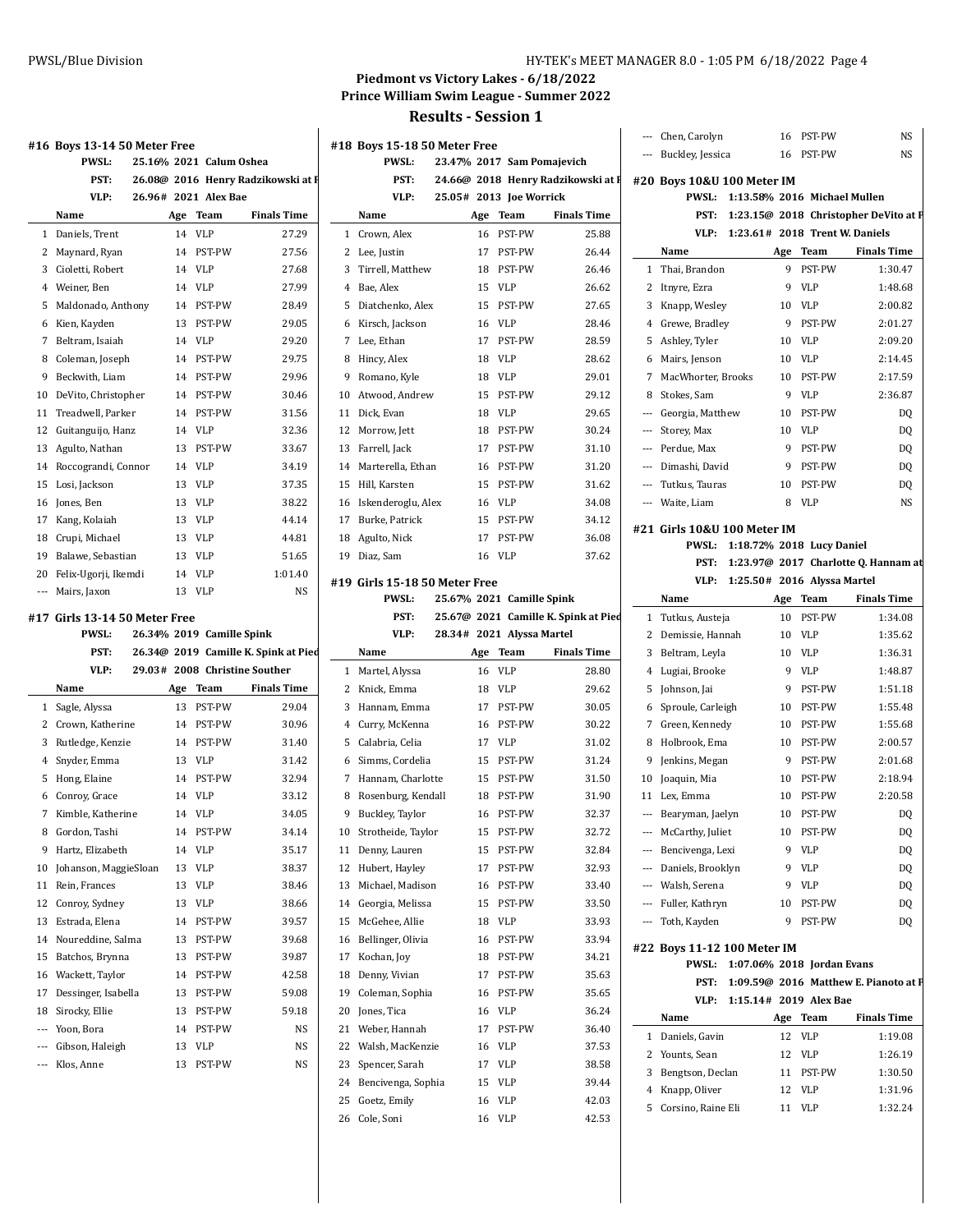| (#22 Boys 11-12 100 Meter IM) |
|-------------------------------|

| 6              | Park, Sun            | 12 | VLP           | 1:35.44   |
|----------------|----------------------|----|---------------|-----------|
| 7              | Szczypinski, Nathan  | 12 | PST-PW        | 1:39.46   |
| 8              | Untiveros, Nicholas  | 12 | <b>PST-PW</b> | 1:43.32   |
| 9              | Herrera, Christopher | 11 | PST-PW        | 1:56.05   |
| 10             | Herrera, Jonathan    | 11 | PST-PW        | 1:57.68   |
| 11             | Perdue, Kyle         | 11 | PST-PW        | 2:00.40   |
| 12             | Diaz, Bennett        | 11 | <b>VLP</b>    | 2:01.26   |
| 13             | Itnyre, Gage         | 12 | <b>VLP</b>    | 2:06.65   |
| 14             | Kulp, Chase          | 11 | <b>VLP</b>    | 2:09.24   |
| 15             | Marterella, Grant    | 11 | <b>PST-PW</b> | 2:15.65   |
|                | 16 Scott, Caleb      | 11 | <b>VLP</b>    | 2:25.24   |
| ---            | Cioletti, Joev       | 12 | <b>VLP</b>    | DQ        |
| $\overline{a}$ | Coleman, Boris       | 11 | <b>PST-PW</b> | DQ        |
| $---$          | Skillman, Jude       | 12 | <b>VLP</b>    | NS        |
|                | --- Altunc, Sedat    | 12 | <b>VLP</b>    | <b>NS</b> |

#### **#23 Girls 11-12 100 Meter IM**

|                | 23  Girls 11-12 100 Meter IM |     |                             |                                        | 6              |
|----------------|------------------------------|-----|-----------------------------|----------------------------------------|----------------|
|                | <b>PWSL:</b>                 |     | 1:09.83% 2016 Aris Runnels  |                                        | 7              |
|                | PST:                         |     |                             | 1:12.46@ 2017 Camille K. Spink at Pied | 8              |
|                | VLP:                         |     | 1:12.91# 2018 Alyssa Martel |                                        | 9              |
|                | Name                         | Age | Team                        | <b>Finals Time</b>                     |                |
| 1              | Simmons, Tori                | 12  | PST-PW                      | 1:20.53                                |                |
| 2              | Heath, Alexandra             | 11  | PST-PW                      | 1:28.25                                | #26            |
| 3              | Kamil, Rachel                | 11  | PST-PW                      | 1:30.01                                |                |
| 4              | Zobel, Brogan                | 12  | PST-PW                      | 1:31.87                                |                |
| 5              | Lugiai, McKenna              | 12  | <b>VLP</b>                  | 1:33.08                                |                |
| 6              | McMurrer, Abby               | 12  | PST-PW                      | 1:36.14                                |                |
| 7              | Jenkins, Mikaylee            | 12  | PST-PW                      | 1:38.95                                | 1              |
| 8              | Manning, Katie               | 12  | <b>VLP</b>                  | 1:39.46                                | 2              |
| 9              | Masiello, Sabrina            | 11  | <b>VLP</b>                  | 1:42.86                                | 3              |
| 10             | Fennell, Mya                 | 12  | PST-PW                      | 1:46.31                                | $\overline{4}$ |
| 11             | Michel, Ella                 | 11  | PST-PW                      | 1:50.52                                | 5              |
| 12             | Jenkins, Madelyn             | 11  | PST-PW                      | 1:58.88                                | 6              |
| 13             | Snyder, Gerika               | 11  | <b>VLP</b>                  | 1:59.78                                | 7              |
| $\overline{a}$ | Motley, Sienna               | 11  | PST-PW                      | DO.                                    | 8              |
| ---            | Fuller, Emma                 | 12  | PST-PW                      | DQ                                     | 9              |
| ---            | Sproule, Claire              | 12  | PST-PW                      | D <sub>0</sub>                         | 10             |
|                |                              |     |                             |                                        |                |

# **#24 Boys 13-14 100 Meter IM**

|  | PWSL: 1:00.78% 2019 Andrew Bolz            | 12 I            |  |
|--|--------------------------------------------|-----------------|--|
|  | PST: 1:03.50@ 2018 Matthew E. Pianoto at F | 13 <sub>l</sub> |  |
|  | VLP: 1:06.93# 2022 Trent Daniels           |                 |  |

|    | Name                | Age | Team          | <b>Finals Time</b> |
|----|---------------------|-----|---------------|--------------------|
| 1. | Daniels, Trent      | 14  | VLP           | 1:07.01            |
| 2  | Maynard, Ryan       | 14  | <b>PST-PW</b> | 1:08.05            |
| 3  | Cho, Jacob          | 13  | <b>PST-PW</b> | 1:09.26            |
| 4  | Cioletti, Robert    | 14  | VLP           | 1:11.25            |
| 5. | Weiner, Ben         | 14  | VLP           | 1:11.70            |
| 6  | Demissie, Matthew   | 14  | VLP           | 1:19.68            |
| 7  | Simms, Nigel        | 14  | <b>PST-PW</b> | 1:22.79            |
| 8  | Treadwell, Parker   | 14  | <b>PST-PW</b> | 1:24.34            |
| 9  | Maxwell, Gannon     | 13  | <b>PST-PW</b> | 1:27.57            |
| 10 | Upchurch, Liam      | 13  | VLP           | 1:28.15            |
| 11 | Agulto, Nathan      | 13  | <b>PST-PW</b> | 1:32.18            |
| 12 | Roccograndi, Connor | 14  | VLP           | 1:35.61            |

### **Piedmont vs Victory Lakes - 6/18/2022 Prince William Swim League - Summer 2022 Results - Session 1**

| <b>Results - Session 1</b> |  |
|----------------------------|--|
|                            |  |

| 13     | Jones, Ben                                  | 13       | <b>VLP</b>                  | 1:36.70                               | 10  |
|--------|---------------------------------------------|----------|-----------------------------|---------------------------------------|-----|
| 14     | Losi, Jackson                               | 13       | <b>VLP</b>                  | 1:37.78                               | 11  |
| 15     | Diatchenko, Nicholas                        | 13       | PST-PW                      | 1:45.46                               | 12  |
| 16     | Tessier, Jackson                            | 14       | <b>VLP</b>                  | 1:54.60                               | 13  |
|        | --- Beckwith, Liam                          | 14       | PST-PW                      | D <sub>O</sub>                        | 14  |
| ---    | Mairs, Jaxon                                | 13       | <b>VLP</b>                  | NS                                    | 15  |
|        | #25 Girls 13-14 100 Meter IM                |          |                             |                                       | #28 |
|        | <b>PWSL:</b>                                |          | 1:04.37% 2019 Camille Spink |                                       |     |
|        | PST:                                        |          |                             | 1:04.37@ 2019 Camille K. Spink at PWS |     |
|        | VLP:                                        |          |                             | 1:11.41# 2009 Christine Souther       |     |
|        | Name                                        | Age      | Team                        | <b>Finals Time</b>                    |     |
| 1      | Richardson, Maddie                          | 14       | PST-PW                      | 1:11.72                               | 1   |
| 2      | Knapp, Shannon                              | 13       | <b>VLP</b>                  | 1:25.62                               | 2   |
| 3      | Ashley, Emma                                | 13       | <b>VLP</b>                  | 1:38.94                               | 3   |
| 4      | Fernandes, Alexandra                        | 13       | PST-PW                      | 1:39.72                               | 4   |
| 5      | Rein, Frances                               | 13       | <b>VLP</b>                  | 1:40.01                               | 5   |
| 6      | Medrano, Clarissa                           | 13       | <b>VLP</b>                  | 1:40.65                               | 6   |
| 7      | Conroy, Sydney                              | 13       | <b>VLP</b>                  | 1:42.06                               | 7   |
| 8      | Calabria, Celeste                           | 13       | <b>VLP</b>                  | 1:45.24                               | 8   |
| 9      | Barredo, Jasmine                            | 13       | PST-PW                      | 2:05.88                               | 9   |
| ---    | Estrada, Elena                              | 14       | PST-PW                      | DQ                                    | 10  |
| ---    | King, Sammi                                 | 13       | PST-PW                      | NS                                    | 11  |
|        |                                             |          |                             |                                       | 12  |
|        | #26 Boys 15-18 100 Meter IM<br><b>PWSL:</b> |          | 57.46% 2017 Sam Pomajevich  |                                       | 13  |
|        | PST:                                        |          |                             | 59.68@ 2019 Eric Liao at PWSL 2019    | 14  |
|        | VLP:                                        |          | 1:00.90# 2015 Andrew Proper |                                       | 15  |
|        | Name                                        |          | Team                        | <b>Finals Time</b>                    | 16  |
|        |                                             |          |                             |                                       |     |
|        |                                             | Age      |                             |                                       | 17  |
| 1      | Strotheide, Ryan                            | 18       | PST-PW                      | 1:01.62                               | 18  |
| 2      | Crown, Alex                                 | 16       | PST-PW                      | 1:02.98                               | 19  |
| 3      | Bae, Alex                                   | 15       | <b>VLP</b>                  | 1:06.55                               | 20  |
| 4      | Cho, Caleb                                  | 15       | PST-PW                      | 1:06.68                               | 21  |
| 5      | Diatchenko, Alex                            | 15       | PST-PW                      | 1:08.17                               | 22  |
| 6<br>7 | Kirsch, Jackson                             | 16       | <b>VLP</b>                  | 1:09.81                               | 23  |
| 8      | Rinker, Kyle                                | 18<br>16 | PST-PW<br>PST-PW            | 1:12.65<br>1:13.25                    | 24  |
| 9      | McMurrer, Jack                              | 16       | <b>VLP</b>                  | 1:14.09                               | 25  |
| 10     | Kirsch, Ethan<br>Rinker, Ian                | 15       | PST-PW                      | 1:17.53                               | 26  |
| 11     | Helmlinger, Fisher                          | 15       | PST-PW                      | 1:21.80                               | 27  |
| 12     | Burke, Patrick                              | 15       | PST-PW                      | 1:31.18                               | 28  |
| 13     | Agulto, Nick                                | 17       | PST-PW                      | 1:41.70                               |     |
|        |                                             |          |                             |                                       |     |
|        | #27 Girls 15-18 100 Meter IM                |          |                             |                                       |     |
|        | <b>PWSL:</b>                                |          | 1:03.08% 2019 Aris Runnels  |                                       |     |
|        | PST:                                        |          |                             | 1:03.53@ 2021 Camille K. Spink at Wee | --- |
|        | VLP:                                        |          |                             | 1:06.18# 2013 Christine Souther       | #29 |
|        | Name                                        | Age      | Team                        | <b>Finals Time</b>                    |     |
| 1<br>2 | Spink, Camille<br>Knick, Emma               | 17<br>18 | PST-PW<br><b>VLP</b>        | 1:02.96%<br>1:14.55                   |     |
| 3      | Hannam, Emma                                | 17       |                             | 1:15.40                               |     |
| 4      | Simms, Cordelia                             | 15       | PST-PW<br>PST-PW            | 1:16.28                               |     |
| 5      | Hannam, Charlotte                           | 15       | PST-PW                      | 1:17.84                               | 1   |
| 6      |                                             | 15       | PST-PW                      | 1:23.93                               | 2   |
| 7      | Georgia, Melissa<br>Rosenburg, Kendall      | 18       | PST-PW                      | 1:26.02                               | 3   |
| 8      | Younts, Ashley                              | 17       | VLP                         | 1:26.95                               | 4   |
| 9      | Annibell, Hailey                            | 17       | VLP                         | 1:31.40                               | 5   |
|        |                                             |          |                             |                                       | 6   |

|    | 10 Bellinger, Olivia  |    | 16 PST-PW | 1:32.08 |
|----|-----------------------|----|-----------|---------|
| 11 | Walsh, MacKenzie      | 16 | VLP       | 1:33.08 |
|    | 12 Weber, Hannah      | 17 | PST-PW    | 1:36.74 |
|    | 13 Brown, Sami        | 17 | PST-PW    | 1:40.31 |
|    | 14 Lex, Abby          |    | 16 PST-PW | 1:41.41 |
|    | 15 Bencivenga, Sophia | 15 | VLP       | 1:48.15 |

### **#28 Boys 8&U 25 Meter Back**

### **#29 Girls 8&U 25 Meter Back**

|              | <b>PWSL:</b>         |     |                            | 18.93% 2014 Lori Anne Madison        |
|--------------|----------------------|-----|----------------------------|--------------------------------------|
|              | PST:                 |     |                            | 20.27@ 2013 Camille K. Spink at Pied |
|              | VLP:                 |     | 20.83# 2011 Kayla Hosseini |                                      |
|              | Name                 | Age | Team                       | <b>Finals Time</b>                   |
| $\mathbf{1}$ | Brand, Emily         | 8   | <b>PST-PW</b>              | 23.67                                |
|              | 2 Williams, Makenzie | 7   | VLP                        | 26.45                                |
|              | 3 Motley, Scarlett   | 8   | PST-PW                     | 29.37                                |
|              | 4 Cavanaugh, Riley   | 6   | <b>PST-PW</b>              | 30.09                                |
| 5.           | Rein. Gwen           |     | VLP                        | 30.65                                |
| 6            | Refaat, Hadya        | 8   | <b>PST-PW</b>              | 31.27                                |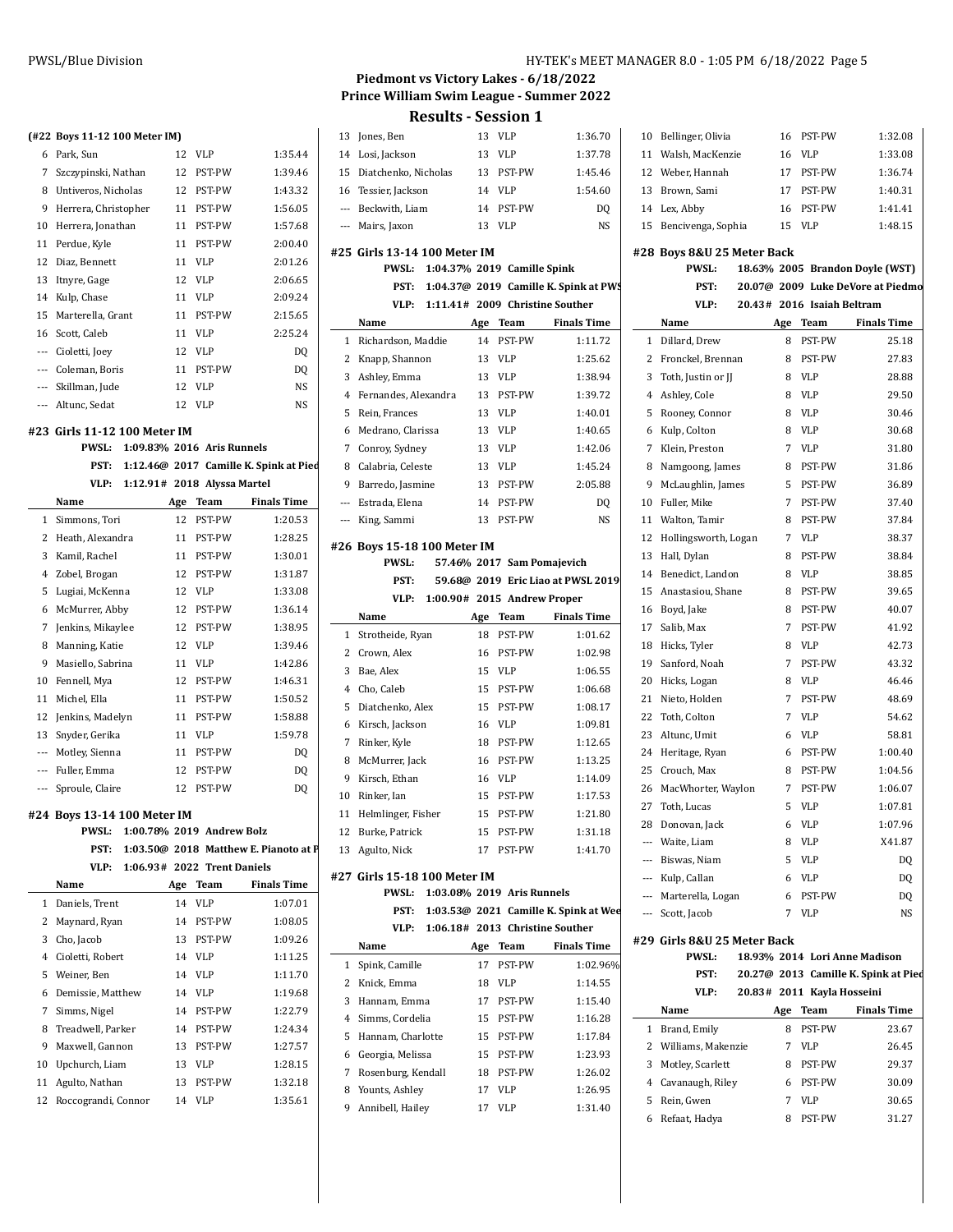|  | (#29 Girls 8&U 25 Meter Back) |  |
|--|-------------------------------|--|
|  |                               |  |

| <b>#47</b>               | <b>UILIS ONU ZJ METEL DALKJ</b> |   |               |           |
|--------------------------|---------------------------------|---|---------------|-----------|
| 7                        | Perdue, Rosie                   | 7 | <b>PST-PW</b> | 31.36     |
| 8                        | Knapp, Heather                  | 8 | <b>VLP</b>    | 31.82     |
| 9                        | Merrell, Ada                    | 6 | PST-PW        | 32.33     |
| 10                       | Heritage, Emery                 | 8 | PST-PW        | 32.82     |
| 11                       | Bearyman, Leah                  | 7 | PST-PW        | 33.14     |
| 12                       | Brand, Charlotte                | 6 | PST-PW        | 33.68     |
| 13                       | Donovan, Juliet                 | 8 | VLP           | 34.65     |
| 14                       | Rooney, Emma                    | 6 | VLP           | 35.68     |
| 15                       | Toth, Parker                    | 7 | PST-PW        | 37.08     |
| 16                       | Fouad, Francesca                | 5 | PST-PW        | 37.68     |
| 17                       | Upchurch, Iris                  | 7 | VLP           | 38.58     |
| 18                       | Holt, Julia                     | 7 | PST-PW        | 38.77     |
| 19                       | Johnson, Peyton                 | 7 | PST-PW        | 39.18     |
| 20                       | McConnell, Molly                | 7 | PST-PW        | 39.54     |
| 21                       | Chandler, Carlie                | 7 | <b>VLP</b>    | 41.84     |
| 22                       | Renehan, Hailey                 | 7 | PST-PW        | 44.68     |
| 23                       | McClain, Zoe                    | 6 | PST-PW        | 47.57     |
| 24                       | Toth, Logan                     | 6 | PST-PW        | 48.25     |
| 25                       | Franklin, Ruby                  | 8 | <b>VLP</b>    | 50.64     |
| 26                       | Determan, Ava                   | 6 | VLP           | 50.90     |
| 27                       | Rutherford, Mags                | 6 | PST-PW        | 55.49     |
| 28                       | McLaughlin, Ava                 | 4 | PST-PW        | 1:08.74   |
| 29                       | Waite, Emma                     | 5 | VLP           | 1:17.58   |
| 30                       | Summers, Madalyn                | 7 | PST-PW        | 1:25.01   |
| ---                      | Bencivenga, Nicki               | 5 | VLP           | DQ        |
| $\overline{\phantom{a}}$ | Franklin, Vivian                | 6 | VLP           | DQ        |
| $\cdots$                 | Burbano, Emmery                 | 6 | PST-PW        | DQ        |
|                          | --- Wardzinski, Lilly           | 7 | VLP           | DQ        |
|                          | --- Lawson, Lillian             | 8 | VLP           | <b>NS</b> |
|                          | --- Lawson, Lexi                | 6 | <b>VLP</b>    | <b>NS</b> |
| ---                      | Dillard, Emmy                   | 6 | PST-PW        | NS        |
|                          |                                 |   |               |           |

## **#30 Boys 9-10 50 Meter Back**

|    | <b>PWSL:</b>      |     | 34.68% 2016 Michael Mullen   |                                   | 11    | B <sub>0</sub> |
|----|-------------------|-----|------------------------------|-----------------------------------|-------|----------------|
|    | PST:              |     |                              | 37.94@ 2014 Theodore Drescher-Pey | 12    | Yo             |
|    | VLP:              |     | 37.53# 2018 Trent W. Daniels |                                   | 13    | B <sub>1</sub> |
|    | Name              | Age | Team                         | <b>Finals Time</b>                | 14    | Gl             |
| 1  | Georgia, Matthew  | 10  | PST-PW                       | 43.43                             | 15    | Al             |
| 2  | DeVito, Jonathan  | 10  | PST-PW                       | 44.44                             | 16    | Fi             |
| 3  | Itnyre, Ezra      | 9   | <b>VLP</b>                   | 49.92                             | 17    | Sι             |
| 4  | Cho, Cayden       | 9   | <b>VLP</b>                   | 53.27                             | 18    | Cι             |
| 5  | Copreros, Logan   | 10  | PST-PW                       | 53.56                             | 19    | Bi             |
| 6  | Bengtson, Gareth  | 9   | PST-PW                       | 54.09                             | 20    | Co             |
| 7  | Upchurch, Owen    | 10  | <b>VLP</b>                   | 55.10                             | 21    | B <sub>6</sub> |
| 8  | Szczypinski, Noah | 9   | PST-PW                       | 55.74                             | 22    | K              |
| 9  | Dimashi, David    | 9   | PST-PW                       | 55.90                             | 23    | Al             |
| 10 | Knapp, Wesley     | 10  | <b>VLP</b>                   | 56.90                             |       | Al             |
| 11 | Seidl, Evan       | 9   | PST-PW                       | 1:00.62                           | #32 B |                |
| 12 | Stokes, Sam       | 9   | <b>VLP</b>                   | 1:01.58                           |       |                |
| 13 | Roby, Zach        | 10  | PST-PW                       | 1:02.22                           |       |                |
| 14 | Renehan, Aidan    | 9   | PST-PW                       | 1:02.49                           |       |                |
| 15 | Fronckel, Andrew  | 10  | PST-PW                       | 1:03.72                           |       | N.             |
| 16 | Heritage, Kohler  | 9   | PST-PW                       | 1:09.55                           | 1     | H              |
| 17 | Medrano, Xander   | 9   | VLP                          | 1:09.84                           | 2     | D.             |
| 18 | Johnson, Cooper   | 9   | PST-PW                       | 1:10.53                           | C.    | $V_{c}$        |

# **Piedmont vs Victory Lakes - 6/18/2022 Prince William Swim League - Summer 2022 Results - Session 1**

| 19<br>20                 |                                              |     |                            |                                      |                          |
|--------------------------|----------------------------------------------|-----|----------------------------|--------------------------------------|--------------------------|
|                          | Gillespie, Vincent                           | 9   | PST-PW                     | 1:10.64                              | 4                        |
|                          | Williams, Dom                                | 10  | <b>VLP</b>                 | 1:10.68                              | 5                        |
| 21                       | Doyle, Mikey                                 | 9   | <b>VLP</b>                 | 1:13.05                              | 6                        |
| 22                       | Diaz, Caleb                                  | 9   | <b>VLP</b>                 | 1:14.38                              | 7                        |
| 23                       | Hall, Brayden                                | 10  | PST-PW                     | 1:15.00                              | 8                        |
| 24                       | Scott, Lucas                                 | 9   | <b>VLP</b>                 | 1:17.47                              | 9                        |
| 25                       | Dadwal, Rupraj                               | 10  | <b>VLP</b>                 | 1:17.71                              | $*10$                    |
| 26                       | Losi, Cameron                                | 9   | <b>VLP</b>                 | 1:19.81                              | $*10$                    |
| 27                       | Moriarty, Liam                               | 9   | PST-PW                     | 1:21.10                              | 12                       |
| 28                       | Moriarty, Declan                             | 10  | PST-PW                     | 1:21.62                              | 13                       |
| 29                       | Hall, Jeremiah                               | 9   | <b>VLP</b>                 | 1:26.46                              | 14                       |
| 30                       | Dadwal, Ranvir                               | 9   | <b>VLP</b>                 | 1:33.20                              | 15                       |
| 31                       | Quinlan, Brody                               | 9   | PST-PW                     | 1:34.59                              | 16                       |
| 32                       | Trotochaud, Jacob                            | 10  | <b>VLP</b>                 | 1:37.53                              | 17                       |
| 33                       | Kus, Sami                                    | 9   | <b>VLP</b>                 | 1:59.01                              | 18                       |
| $\overline{\phantom{a}}$ | Burbano, Lincoln                             | 9   | PST-PW                     | DQ                                   | 19                       |
| $\overline{\phantom{a}}$ | Radhakrishnan, Neel                          | 9   | PST-PW                     | DQ                                   |                          |
| $---$                    | Pawlak, Trenton                              | 9   | PST-PW                     | <b>NS</b>                            | $\overline{\phantom{a}}$ |
|                          |                                              |     |                            |                                      | ---                      |
|                          | #31 Girls 9-10 50 Meter Back<br><b>PWSL:</b> |     | 36.14% 2018 Lucy Daniel    |                                      |                          |
|                          |                                              |     |                            |                                      | #33                      |
|                          | PST:                                         |     |                            | 38.12@ 2015 Camille K. Spink at Pied |                          |
|                          | VLP:                                         |     | 40.34# 2009 Lindsay Wiecki |                                      |                          |
|                          | Name                                         | Age | Team                       | <b>Finals Time</b>                   |                          |
| 1                        | Tutkus, Austeja                              | 10  | PST-PW                     | 45.70                                |                          |
| 2                        | Demissie, Hannah                             | 10  | VLP                        | 47.76                                | 1                        |
| 3                        | Kim, Katie                                   | 10  | <b>VLP</b>                 | 47.96                                | 2                        |
| 4                        | Holbrook, Ema                                | 10  | PST-PW                     | 48.91                                | 3                        |
| 5                        | Fuller, Emma                                 | 9   | PST-PW                     | 50.72                                | $\overline{4}$           |
| 6                        | Jenkins, Megan                               | 9   | PST-PW                     | 51.24                                | 5                        |
| 7                        | McCarthy, Juliet                             | 10  | PST-PW                     | 52.23                                | 6                        |
| 8                        | Lugiai, Ainsley                              | 9   | <b>VLP</b>                 | 53.06                                | 7                        |
| 9                        | Daniels, Brooklyn                            | 9   | <b>VLP</b>                 | 55.07                                | 8                        |
|                          |                                              |     |                            |                                      |                          |
| 10                       | Toth, Kayden                                 | 9   | PST-PW                     | 56.78                                | 9                        |
| 11                       | Boyd, Olivia                                 | 10  | PST-PW                     | 59.23                                | 10                       |
| 12                       | Younts, Kara                                 | 10  | <b>VLP</b>                 | 1:03.34                              | 11                       |
| 13                       | Brand, Bella                                 | 10  | PST-PW                     | 1:05.64                              | 12                       |
| 14                       | Gloss, Olivia                                | 9   | PST-PW                     | 1:08.31                              | 13                       |
| 15                       | Allison, Ella                                | 9   | PST-PW                     | 1:08.40                              | 14                       |
|                          | 16 Firkin, Caroline                          |     | 10 VLP                     | 1:14.22                              | 15                       |
| 17                       | Summers, Brooklyn                            | 9   | PST-PW                     | 1:15.06                              | 16                       |
| 18                       | Curtis, Claire                               | 9   | VLP                        | 1:18.34                              | 17                       |
| 19                       | Biswas, Shyla                                | 9   | VLP                        | 1:19.34                              | 18                       |
| 20                       | Cole, Raini                                  | 9   | VLP                        | 1:22.16                              | 19                       |
| 21                       | Beliles, Ellie                               | 9   | PST-PW                     | 1:23.05                              | ---                      |
| 22                       | Kang, Zuriel                                 | 9   | VLP                        | 1:46.89                              | ---                      |
| 23                       | Altunc, Ayse                                 | 9   | VLP                        | 1:56.24                              | #34                      |
| $\sim$                   | Allison, Adrianna                            | 9   | PST-PW                     | DQ                                   |                          |
|                          | #32 Boys 11-12 50 Meter Back                 |     |                            |                                      |                          |
|                          | <b>PWSL:</b>                                 |     |                            | 31.12% 2019 Jackson Tishler          |                          |
|                          | PST:                                         |     |                            | 32.61@ 2016 Jack Poleto at PWSL 201  |                          |
|                          | VLP:                                         |     | 33.49# 2006 Steven Blakely |                                      | 1                        |
|                          | Name                                         |     | Age Team                   | <b>Finals Time</b>                   | 2                        |
| 1                        | Hayden, Blake                                | 12  | PST-PW                     | 35.87                                | 3                        |
| 2                        | Daniels, Gavin                               | 12  |                            | 36.62                                | 4                        |
| 3                        | Younts, Sean                                 | 12  | VLP<br>VLP                 | 40.74                                | 5                        |

| 4     | Corsino, Jaden Lucas                  | 11  | <b>VLP</b>               | 42.42                               |
|-------|---------------------------------------|-----|--------------------------|-------------------------------------|
| 5     | Grubbs, Chris                         | 11  | PST-PW                   | 43.85                               |
| 6     | Park, Sun                             | 12  | VLP                      | 44.40                               |
| 7     | Hartz, Nathan                         | 11  | <b>VLP</b>               | 46.90                               |
| 8     | Beech, Adam                           | 12  | PST-PW                   | 48.18                               |
| 9     | Herrera, Christopher                  | 11  | PST-PW                   | 51.14                               |
| $*10$ | Herrera, Jonathan                     | 11  | PST-PW                   | 52.78                               |
| $*10$ | Altunc, Murat                         | 12  | VLP                      | 52.78                               |
| 12    | Dunn, Angus                           | 11  | PST-PW                   | 55.18                               |
| 13    | Copreros, Gavin                       | 11  | PST-PW                   | 56.50                               |
| 14    | McGee, Cameron                        | 12  | <b>VLP</b>               | 57.85                               |
| 15    | Gordon, Liam                          | 11  | PST-PW                   | 58.84                               |
| 16    | Kang, Josiah                          | 12  | <b>VLP</b>               | 1:06.90                             |
| 17    | Firkin, Charlie                       | 12  | <b>VLP</b>               | 1:08.12                             |
|       | 18 Hall, Zephaniah                    | 12  | VLP                      | 1:09.65                             |
|       | 19 Acree, Landon                      | 11  | <b>VLP</b>               | 1:16.90                             |
|       | --- Nguyen, Rain                      | 11  | PST-PW                   | DQ                                  |
|       | --- Schaer, Alden                     | 11  | PST-PW                   | NS                                  |
|       | --- Gordon, Devin                     | 11  | PST-PW                   | NS                                  |
|       |                                       |     |                          |                                     |
|       | #33 Girls 11-12 50 Meter Back         |     |                          |                                     |
|       | <b>PWSL:</b>                          |     | 31.82% 2021 Alyssa Sagle |                                     |
|       | PST:                                  |     |                          | 31.82@ 2021 Alyssa Sagle at Piedmor |
|       | VLP:                                  |     |                          | 34.65# 2015 Kayla Hosseini          |
|       | Name                                  | Age | Team                     | <b>Finals Time</b>                  |
|       | 1 Hubert, Abby                        | 12  | PST-PW                   | 36.58                               |
|       | 2 Malinowski, Sophia                  | 11  | PST-PW                   | 39.19                               |
| 3     | Georgia, Yasmina                      | 12  | PST-PW                   | 40.44                               |
| 4     | Jenkins, Mikaylee                     | 12  | PST-PW                   | 40.94                               |
| 5     | Zobel, Brogan                         | 12  | PST-PW                   | 41.60                               |
| 6     | McMurrer, Abby                        | 12  | PST-PW                   | 45.44                               |
| 7     | Perdue, Wendy                         | 12  | PST-PW                   | 45.46                               |
| 8     | Dillard, Lilah                        | 12  | PST-PW                   | 46.40                               |
| 9     | Asiama, Anima                         | 12  | PST-PW                   | 47.20                               |
| 10    | Fletcher, Alli                        | 11  | <b>VLP</b>               | 47.31                               |
| 11    | Jenkins, Madelyn                      | 11  | PST-PW                   | 48.41                               |
| 12    | Prinz, Lexi                           | 11  | PST-PW                   | 50.53                               |
| 13    | Seidl, Audrey                         | 11  | PST-PW                   | 54.67                               |
| 14    | Motley, Sienna                        | 11  | PST-PW                   | 54.85                               |
| 15    | Fernandes, Nikki                      |     | 11 PST-PW                | 55.85                               |
| 16    | Curry, Charli                         | 11  | PST-PW                   | 58.64                               |
| 17    | Snyder, Gerika                        | 11  | VLP                      | 1:01.01                             |
|       | 18 Monas, Leah                        | 11  | VLP                      | 1:04.32                             |
|       | 19 Sproule, Claire                    | 12  | PST-PW                   | 1:09.59                             |
|       | --- Rein, Louise                      | 11  | VLP                      | DO.                                 |
|       | --- Robertson, Kate                   | 12  | PST-PW                   | NS                                  |
|       |                                       |     |                          |                                     |
|       | #34 Boys 13-14 50 Meter Back<br>PWSL: |     |                          | 28.27% 2018 Landon Gentry           |
|       | PST:                                  |     |                          | 29.74@ 2021 Dylan Chaky at PWSL 20  |
|       | VLP:                                  |     |                          | 30.24# 2008 Steven Blakely          |
|       |                                       |     |                          |                                     |
|       |                                       |     |                          |                                     |
| 1     | Name<br>Daniele Trent                 |     | Age Team<br>$14$ VI P    | <b>Finals Time</b><br>3016#         |

|   | 1 Daniels, Trent     |    | 14 VLP        | 30.16# |
|---|----------------------|----|---------------|--------|
|   | 2 Beltram, Isaiah    |    | 14 VLP        | 32.72  |
|   | 3 Maldonado, Anthony |    | 14 PST-PW     | 33.27  |
|   | 4 Cho, Jacob         |    | 13 PST-PW     | 33.59  |
| 5 | Maxwell, Gannon      | 13 | <b>PST-PW</b> | 38.96  |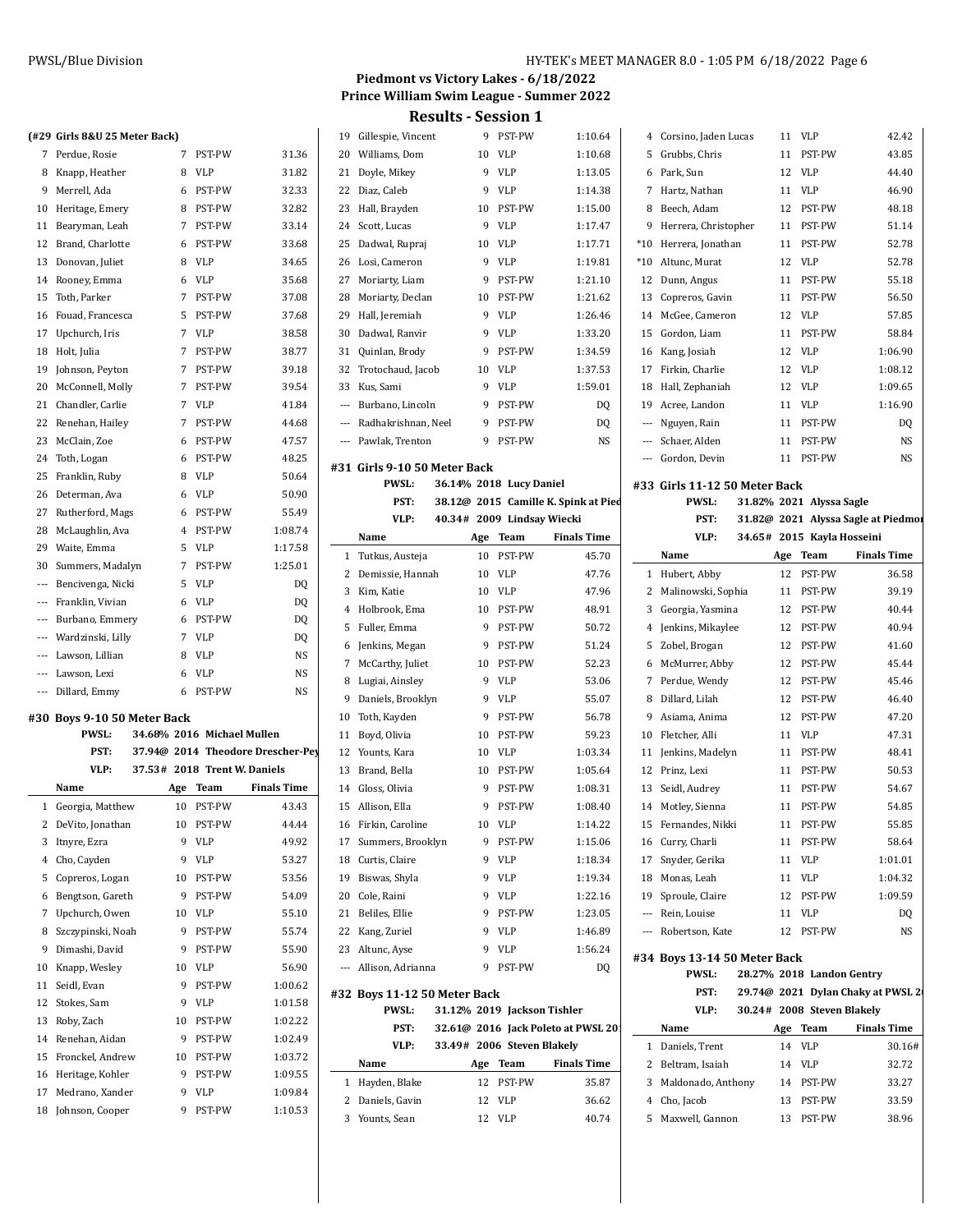| HY-TEK's MEET MANAGER 8.0 - 1:05 PM 6/18/2022 Page 7 |  |  |
|------------------------------------------------------|--|--|
|------------------------------------------------------|--|--|

# **Piedmont vs Victory Lakes - 6/18/2022 Prince William Swim League - Summer 2022**

|                          | (#34 Boys 13-14 50 Meter Back) |     |                           |                                      |                          |                                |
|--------------------------|--------------------------------|-----|---------------------------|--------------------------------------|--------------------------|--------------------------------|
| 6                        | Treadwell, Parker              | 14  | PST-PW                    | 39.95                                | #37 (                    |                                |
| 7                        | Simms, Nigel                   | 14  | PST-PW                    | 40.65                                |                          |                                |
| 8                        | Park, Jun                      | 14  | VLP                       | 42.77                                |                          |                                |
| 9                        | Lee, Jasper                    | 13  | PST-PW                    | 42.94                                |                          |                                |
| $*10$                    | Upchurch, Liam                 | 13  | <b>VLP</b>                | 44.37                                |                          | I                              |
| $*10$                    | Roccograndi, Connor            | 14  | <b>VLP</b>                | 44.37                                | 1                        | Š                              |
| 12                       | Diatchenko, Nicholas           | 13  | PST-PW                    | 47.31                                | 2                        | I                              |
| 13                       | Jones, Ben                     | 13  | <b>VLP</b>                | 48.74                                | 3                        | $\mathbf{I}$                   |
| 14                       |                                |     | <b>VLP</b>                |                                      | 4                        | $\mathbf I$                    |
|                          | Tessier, Jackson               | 14  |                           | 53.81                                | 5                        | $\mathbf{l}$                   |
| 15                       | Kang, Kolaiah                  | 13  | VLP                       | 57.12                                | 6                        | $\overline{\phantom{a}}$       |
| 16                       | Crupi, Michael                 | 13  | <b>VLP</b>                | 57.84                                | 7                        | I                              |
| 17                       | Balawe, Sebastian              | 13  | VLP                       | 1:14.81                              | 8                        | $\overline{\phantom{a}}$       |
| 18                       | Felix-Ugorji, Ikemdi           | 14  | VLP                       | 1:26.30                              | 9                        | Š                              |
|                          | --- Drela, Max                 |     | 13 PST-PW                 | NS                                   | 10                       | I                              |
|                          | #35 Girls 13-14 50 Meter Back  |     |                           |                                      | 11                       | ľ                              |
|                          | PWSL:                          |     | 29.84% 2019 Camille Spink |                                      | 12                       | I                              |
|                          | PST:                           |     |                           | 29.84@ 2019 Camille K. Spink at Vict | 13                       | $\mathbf I$                    |
|                          | VLP:                           |     |                           | 33.08# 2016 Claire Thompson          | 14                       | $\mathbf I$                    |
|                          | Name                           | Age | Team                      | <b>Finals Time</b>                   | 15                       | $\overline{t}$                 |
| 1                        | Sagle, Alyssa                  | 13  | PST-PW                    | 31.22                                | 16                       | š                              |
| $\overline{2}$           | Crown, Katherine               | 14  | PST-PW                    | 35.78                                | 17                       | J                              |
| 3                        | Snyder, Emma                   | 13  | <b>VLP</b>                | 36.90                                | 18                       | $\mathbf I$                    |
| 4                        | Knapp, Shannon                 | 13  | VLP                       | 39.65                                | 19 0                     |                                |
| 5                        | Gordon, Tashi                  |     | 14 PST-PW                 | 39.86                                | 20 <sub>0</sub>          |                                |
|                          | 6 Conroy, Grace                | 14  | <b>VLP</b>                | 41.53                                | $\overline{\phantom{a}}$ | š                              |
| 7                        | Kimble, Katherine              | 14  | <b>VLP</b>                | 42.31                                |                          |                                |
| $^*8$                    | Fernandes, Alexandra           | 13  | PST-PW                    | 45.59                                | #38 I                    |                                |
| *8                       | Wackett, Taylor                | 14  | PST-PW                    | 45.59                                |                          |                                |
| 10                       | Gordon, Bree                   | 14  | PST-PW                    | 45.96                                |                          |                                |
| 11                       | Noureddine, Salma              | 13  | PST-PW                    | 46.02                                |                          |                                |
| 12                       | Wingerter, Eve                 | 13  | PST-PW                    | 57.27                                |                          | I                              |
| 13                       | Yeiser, Izzy                   | 14  | PST-PW                    | 1:16.62                              | 1                        | $\mathbf I$                    |
| $\overline{\phantom{a}}$ | Medrano, Clarissa              | 13  | <b>VLP</b>                | DO                                   | 2                        | ľ                              |
|                          | --- Gibson, Haleigh            | 13  | VLP                       | NS                                   | 3                        | $\mathbf{I}$                   |
|                          | --- Hartz, Elizabeth           | 14  | VLP                       | NS                                   | $\overline{4}$           | $\mathbf I$                    |
|                          | --- Dessinger, Isabella        | 13  | PST-PW                    | NS                                   | 5                        | $\mathbf{I}$                   |
|                          |                                |     |                           |                                      | 6                        | $\mathbf{I}$                   |
|                          | #36 Boys 15-18 50 Meter Back   |     |                           |                                      | ---                      | I                              |
|                          | PWSL:                          |     |                           | 26.26% 2017 William Cumberland       | ---                      | I                              |
|                          | PST:                           |     |                           | 27.39@ 2021 Ryan Strotheide at PWS   |                          | I                              |
|                          | VLP:                           |     |                           | 28.62# 2012 Steven Blakely           |                          | ŋ                              |
|                          | Name                           | Age | Team                      | <b>Finals Time</b>                   |                          | š                              |
| 1                        | Strotheide, Ryan               | 18  | PST-PW                    | 28.37                                |                          | ŋ                              |
| $\overline{2}$           | Crown, Alex                    | 16  | PST-PW                    | 29.28                                | #39 (                    |                                |
| 3                        | Lee, Justin                    | 17  | PST-PW                    | 30.10                                |                          |                                |
| 4                        | Romano, Kyle                   | 18  | <b>VLP</b>                | 31.87                                |                          |                                |
| 5                        | McMurrer, Jack                 | 16  | PST-PW                    | 33.96                                |                          |                                |
| 6                        | Rinker, Ian                    | 15  | PST-PW                    | 36.96                                |                          | ľ                              |
| 7                        | Dick, Evan                     | 18  | <b>VLP</b>                | 38.03                                | 1                        | $\begin{array}{c} \end{array}$ |
| 8                        | Hincy, Alex                    | 18  | VLP                       | 38.65                                | 2                        | $\overline{\phantom{a}}$       |
| 9                        | Kochan, Jack                   | 16  | PST-PW                    | 41.20                                | 3                        | $\mathbf I$                    |
| 10                       | Younts, James                  | 15  | VLP                       | 43.24                                | $\overline{4}$           | ľ                              |
| 11                       | Diaz, Sam                      | 16  | VLP                       | 51.55                                | 5                        | $\mathbf{I}$                   |
| ---                      | Farrell, Jack                  | 17  | PST-PW                    | DQ                                   | 6                        | ŋ                              |
|                          |                                |     |                           |                                      |                          |                                |

|                          | #37 Girls 15-18 50 Meter Back |     |                          |                                     | ---                      | Rei               |
|--------------------------|-------------------------------|-----|--------------------------|-------------------------------------|--------------------------|-------------------|
|                          | <b>PWSL:</b>                  |     | 27.95% 2021 Aris Runnels |                                     | $---$                    | Kn                |
|                          | PST:                          |     |                          | 28.66@ 2021 Camille K. Spink at Wee | ---                      | Joh               |
|                          | VLP:                          |     | 32.61# 2008 Jessica Dunn |                                     |                          | Mo                |
|                          | Name                          | Age | Team                     | <b>Finals Time</b>                  |                          | Lay               |
| 1                        | Spink, Camille                | 17  | PST-PW                   | 28.66@                              | #40 Bo                   |                   |
| 2                        | Martel, Alyssa                | 16  | <b>VLP</b>               | 33.13                               |                          |                   |
| 3                        | Knick, Emma                   | 18  | <b>VLP</b>               | 34.34                               |                          |                   |
| 4                        | Denny, Lauren                 | 15  | PST-PW                   | 36.08                               |                          |                   |
| 5                        | Maynard, Maddy                | 16  | PST-PW                   | 36.12                               |                          | Na                |
| 6                        | Calabria, Celia               | 17  | <b>VLP</b>               | 36.65                               | $\mathbf{1}$             | De'               |
| 7                        | Michael, Madison              | 16  | PST-PW                   | 37.74                               | 2                        | Ro                |
| 8                        | Coleman, Sophia               | 16  | PST-PW                   | 38.29                               | 3                        | Ma                |
| 9                        | Strotheide, Taylor            | 15  | PST-PW                   | 39.22                               | $\overline{4}$           | All               |
| 10                       | Bellinger, Olivia             | 16  | PST-PW                   | 40.83                               | 5                        | Gre               |
| 11                       | McMurrer, Emma                | 18  | PST-PW                   | 41.48                               | 6                        | Ma                |
| 12                       | McGehee, Allie                | 18  | <b>VLP</b>               | 43.10                               | 7                        | An                |
| 13                       | Lee, Amanda                   | 15  | PST-PW                   | 43.68                               | 8                        | Bu                |
| 14                       | Denny, Vivian                 | 17  | PST-PW                   | 44.56                               | 9                        | Ma                |
| 15                       | Annibell, Hailey              | 17  | <b>VLP</b>               | 45.48                               | 10                       | Ch                |
| 16                       | Spencer, Sarah                | 17  | <b>VLP</b>               | 46.55                               | 11                       | Tu                |
| 17                       | Jones, Tica                   | 16  | VLP                      | 46.64                               | 12                       | Sei               |
| 18                       | Brown, Sami                   | 17  | PST-PW                   | 46.71                               | 13                       | Bel               |
| 19                       | Cole, Soni                    | 16  | VLP                      | 51.26                               | 14                       | Mc                |
| 20                       | Goetz, Emily                  | 16  | <b>VLP</b>               | 51.60                               | 15                       | Ha                |
| $\overline{\phantom{a}}$ | Spencer, Rebecca              | 15  | VLP                      | NS                                  | 16                       | Da                |
|                          |                               |     |                          |                                     | 17                       | Sir               |
|                          | #38 Boys 8&U 25 Meter Breast  |     |                          |                                     | 18                       | Tro               |
|                          | <b>PWSL:</b>                  |     |                          | 21.75% 2002 Louis Wojciechowski (S  | ---                      | Sto               |
|                          | PST:<br>VLP:                  |     |                          | 22.07@ 2016 Christopher Devito at P | $\overline{\phantom{a}}$ | Sco               |
|                          |                               |     |                          |                                     |                          |                   |
|                          |                               |     | 24.87# 2015 Alex Bae     |                                     | ---                      | Da                |
|                          | Name                          | Age | Team                     | <b>Finals Time</b>                  |                          | Be                |
| 1                        | Fuller, Mike                  | 7   | PST-PW                   | 33.72                               | $\overline{\phantom{a}}$ | Do                |
| 2                        | Norman, Landon                | 7   | PST-PW                   | 34.81                               | ---                      | Me                |
| 3                        | Benedict, Landon              | 8   | VLP                      | 36.05                               | ---                      | Sto               |
| 4                        | Dillard, Drew                 | 8   | PST-PW                   | 38.31                               |                          |                   |
| 5                        | Boyd, Jake                    | 8   | PST-PW                   | 42.26                               | #41 Giı                  |                   |
| 6                        | Hicks, Tyler                  | 8   | VLP                      | 54.64                               |                          |                   |
| $\overline{\phantom{a}}$ | Wilson, Erik                  | 6   | PST-PW                   | DQ                                  |                          |                   |
|                          | --- MacWhorter, Waylon        | 7   | PST-PW                   | DQ                                  |                          |                   |
| $\cdots$                 | Kulp, Colton                  | 8   | VLP                      | DQ                                  |                          | Na                |
|                          | --- Toth, Justin or JJ        | 8   | VLP                      | DQ                                  | 1                        | De:               |
|                          | --- Sanford, Noah             | 7   | PST-PW                   | DQ                                  | 2                        | Joh               |
|                          | --- Toth, Colton              | 7   | VLP                      | DQ                                  | 3                        | Ful               |
|                          | #39 Girls 8&U 25 Meter Breast |     |                          |                                     | 4                        | Joa               |
|                          | <b>PWSL:</b>                  |     |                          | 20.81% 2014 Lori Anne Madison       | 5                        | Spi               |
|                          | PST:                          |     |                          | 24.40@ 2013 Emma I. Hannam at PW    | 6<br>7                   | Lu                |
|                          | VLP:                          |     |                          | 24.22# 2008 Michelle Souther        |                          | Wa                |
|                          | Name                          | Age | <b>Team</b>              | <b>Finals Time</b>                  | 8<br>9                   | Sar               |
| 1                        | Brand, Emily                  | 8   | PST-PW                   | 29.62                               | 10                       | Jen               |
| 2                        | Copreros, Addison             | 7   | PST-PW                   | 29.68                               | 11                       | Bis<br>Mc         |
| 3                        | Perdue, Rosie                 | 7   | PST-PW                   | 40.40                               | 12                       |                   |
| 4                        | Nau, Sienna                   | 7   | PST-PW                   | 40.48                               | 13                       | <b>Bis</b><br>Col |
| 5                        | Heritage, Emery               | 8   | PST-PW                   | 40.74                               |                          | Ful               |
| 6                        | Toth, Parker                  | 7   | PST-PW                   | 41.49                               |                          | Gr                |

|    |                          | --- Rein, Gwen                 |        | $7^{\circ}$ | <b>VLP</b>                   | DQ                                  |
|----|--------------------------|--------------------------------|--------|-------------|------------------------------|-------------------------------------|
|    |                          | --- Knapp, Heather             |        | 8           | VLP                          | DQ                                  |
| ٠e |                          | --- Johnson, Peyton            |        |             | 7 PST-PW                     | DQ                                  |
|    |                          | --- Motley, Scarlett           |        |             | 8 PST-PW                     | DQ                                  |
|    |                          | --- Lawson, Lillian            |        |             | 8 VLP                        | NS                                  |
|    |                          | #40 Boys 9-10 50 Meter Breast  |        |             |                              |                                     |
|    |                          | PWSL:                          |        |             | 37.72% 2016 Jordan Evans     |                                     |
|    |                          | PST:                           |        |             |                              | 42.38@ 2018 Christopher DeVito at P |
|    |                          |                                |        |             | VLP: 44.12# 2017 Alex Y. Bae |                                     |
|    |                          | Name                           |        |             | Age Team                     | <b>Finals Time</b>                  |
|    |                          | 1 DeVito, Jonathan             |        |             | 10 PST-PW                    | 49.45                               |
|    |                          | 2 Roccograndi, Landon          |        |             | 10 VLP                       | 51.78                               |
|    |                          | 3 Malinowski, Alexander        |        |             | 10 PST-PW                    | 55.82                               |
|    |                          | 4 Allen, Caden                 |        |             | 10 PST-PW                    | 59.96                               |
|    |                          | 5 Grewe, Bradley               |        |             | 9 PST-PW                     | 1:02.35                             |
|    |                          | 6 Mairs, Jenson                |        |             | 10 VLP                       | 1:03.28                             |
|    |                          | 7 Anastasiou, Tristan          |        |             | 10 PST-PW                    | 1:05.04                             |
|    |                          | 8 Burbano, Lincoln             |        |             | 9 PST-PW                     | 1:05.79                             |
|    |                          | 9 MacWhorter, Brooks           |        |             | 10 PST-PW                    | 1:06.43                             |
|    |                          | 10 Cho, Cayden                 |        |             | 9 VLP                        | 1:08.53                             |
|    |                          | 11 Tutkus, Tauras              |        |             | 10 PST-PW                    | 1:13.84                             |
|    |                          | 12 Seidl, Evan                 |        |             | 9 PST-PW                     | 1:14.62                             |
|    |                          | 13 Beliles, Marcus             |        |             | 10 PST-PW                    | 1:17.33                             |
|    |                          | 14 McGehee, Luke               |        |             | 9 VLP                        | 1:19.96                             |
|    |                          | 15 Hall, Jeremiah              |        |             | 9 VLP                        | 1:25.21                             |
|    |                          | 16 Dadwal, Ranvir              |        |             | 9 VLP                        | 1:47.59                             |
|    |                          | 17 Sirocky, Paul               |        |             | 9 PST-PW                     | 1:49.80                             |
|    |                          | 18 Trotochaud, Jacob           |        | 10 VLP      |                              | 2:16.74                             |
|    |                          | --- Stokes, Sam                |        | 9           | <b>VLP</b>                   | DQ                                  |
|    |                          | --- Scott, Lucas               |        |             | 9 VLP                        | DQ                                  |
|    |                          | --- Dadwal, Rupraj             |        | 10 VLP      |                              | DQ                                  |
|    |                          | --- Bengtson, Gareth           |        |             | 9 PST-PW                     | DQ                                  |
|    |                          | --- Doyle, Mikey               |        |             | 9 VLP                        | DQ                                  |
|    |                          | --- Medrano, Xander            |        | 9           | <b>VLP</b>                   | DQ                                  |
|    |                          | --- Storey, Max                |        | 10          | <b>VLP</b>                   | NS                                  |
|    |                          |                                |        |             |                              |                                     |
|    |                          | #41 Girls 9-10 50 Meter Breast |        |             |                              |                                     |
|    |                          | PWSL:                          |        |             |                              | 40.75% 2016 Lori Anne Madison       |
|    |                          | PST:<br>VLP:                   | 45.91# |             | 2009 Hailey Smith            | 42.91@ 2017 Charlotte Q. Hannam at  |
|    |                          | Name                           |        | Age         | Team                         | <b>Finals Time</b>                  |
|    | 1                        | Demissie, Hannah               |        | 10          | VLP                          | 47.75                               |
|    |                          | Johnson, Jai                   |        | 9           |                              |                                     |
|    | 2                        |                                |        | 10          | PST-PW                       | 50.16                               |
|    | 3                        | Fuller, Kathryn                |        |             | PST-PW                       | 57.62                               |
|    |                          | 4 Joaquin, Mia                 |        | 10          | PST-PW                       | 1:02.84                             |
|    | 5                        | Sproule, Carleigh              |        | 10          | PST-PW                       | 1:05.58                             |
|    |                          | 6 Lugiai, Ainsley              |        | 9           | VLP                          | 1:07.40                             |
|    |                          | 7 Walsh, Serena                |        | 9           | VLP                          | 1:07.73                             |
|    | 8                        | Sanford, Naomi                 |        | 9           | PST-PW                       | 1:08.87                             |
|    | 9                        | Jenkins, Megan                 |        | 9           | PST-PW                       | 1:15.77                             |
|    | 10                       | Biswas, Anjali                 |        | 10          | VLP                          | 1:18.37                             |
|    | 11                       | McClain, Emma                  |        | 9           | PST-PW                       | 1:21.44                             |
|    | 12                       | Biswas, Shyla                  |        | 9           | VLP                          | 1:27.74                             |
|    | 13                       | Cole, Raini                    |        | 9           | VLP                          | 1:30.47                             |
|    | $\overline{\phantom{a}}$ | Fuller, Emma                   |        | 9           | PST-PW                       | DQ                                  |
|    |                          | Green, Kennedy                 |        | 10          | PST-PW                       | DQ                                  |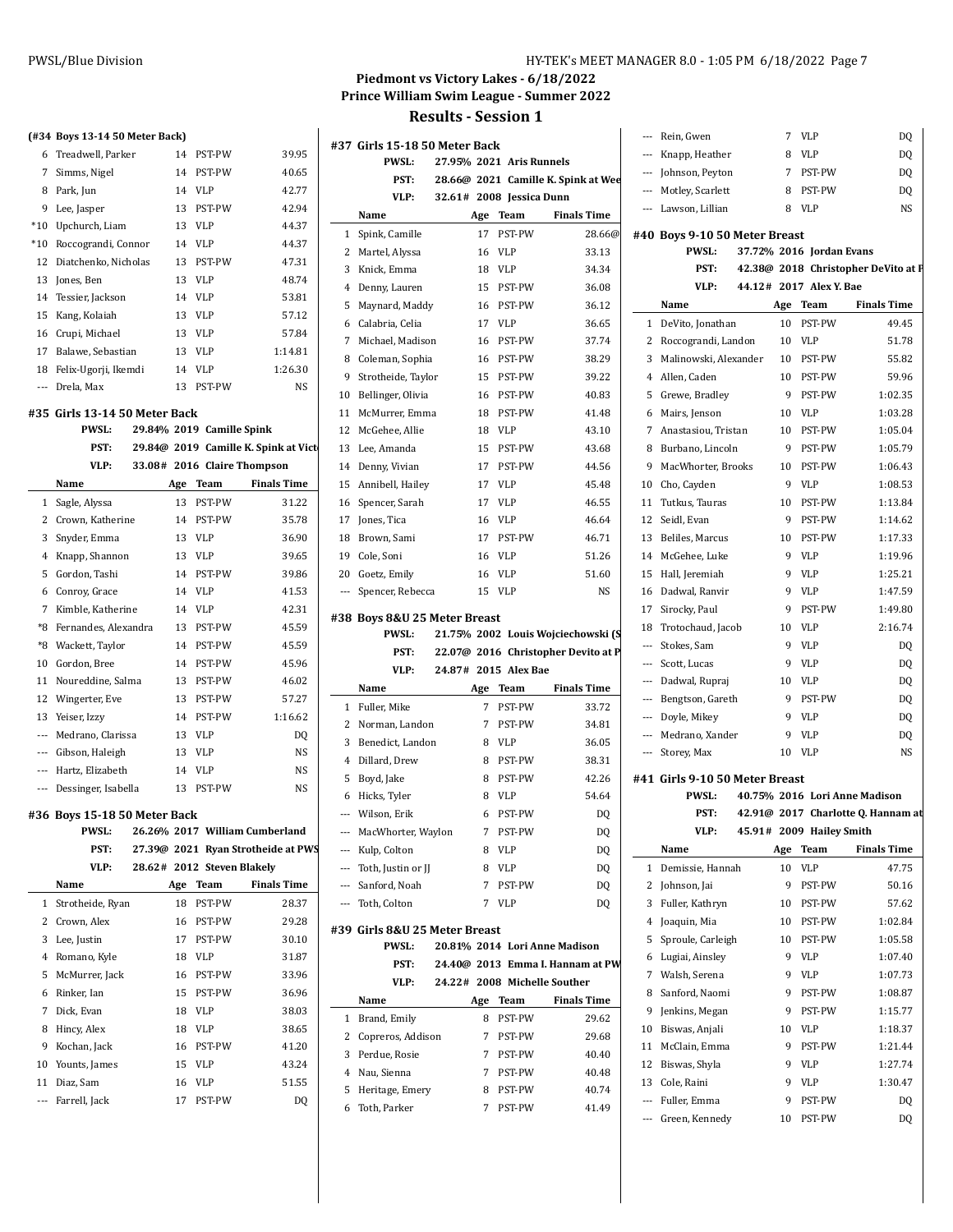# **(#41 Girls 9-10 50 Meter Breast)**

| --- Altunc, Ayse      |    | - VLP  | DQ |
|-----------------------|----|--------|----|
| --- Lex, Emma         | 10 | PST-PW | DQ |
| --- Calabria, Camille |    | VLP    | DQ |
| --- Firkin, Caroline  | 10 | VLP    | DQ |
| Curtic Claire         |    | Q VID  | חח |

#### **#42 Boys 11-12 50 Meter Breast**

| --- | Curtis, Claire                | 9   | <b>VLP</b>               | D <sub>0</sub>                      |                 |                         |
|-----|-------------------------------|-----|--------------------------|-------------------------------------|-----------------|-------------------------|
|     | 42 Boys 11-12 50 Meter Breast |     |                          |                                     |                 |                         |
|     | <b>PWSL:</b>                  |     | 33.19% 2018 Jordan Evans |                                     |                 | ľ                       |
|     | PST:                          |     |                          | 35.83@ 2016 Matthew E. Pianoto at F | 1               | J                       |
|     | VLP:                          |     | 36.81# 2019 Alex Bae     |                                     | 2 <sup>1</sup>  |                         |
|     | Name                          | Age | Team                     | <b>Finals Time</b>                  | 3 <sup>1</sup>  |                         |
| 1   | Hayden, Blake                 | 12  | PST-PW                   | 39.36                               | $\overline{4}$  | $\overline{\mathbf{a}}$ |
| 2   | Daniels, Gavin                | 12  | <b>VLP</b>               | 43.01                               | 5 <sub>1</sub>  |                         |
| 3   | Younts, Sean                  | 12  | <b>VLP</b>               | 45.49                               | 6               | - I                     |
| 4   | Corsino, Jaden Lucas          | 11  | <b>VLP</b>               | 47.00                               | 7 I             |                         |
| 5   | Coleman, Boris                | 11  | PST-PW                   | 47.74                               | 8               | $\blacksquare$          |
| 6   | Bengtson, Declan              | 11  | PST-PW                   | 48.44                               | 9.              | $\mathbf{I}$            |
| 7   | Park, Sun                     | 12  | <b>VLP</b>               | 48.62                               | $10-10$         |                         |
| 8   | Untiveros, Nicholas           | 12  | PST-PW                   | 49.57                               | 11              | ι                       |
| 9   | Hartz, Nathan                 | 11  | <b>VLP</b>               | 50.94                               | 12 I            |                         |
| 10  | Grubbs, Chris                 | 11  | PST-PW                   | 52.81                               | 13 <sub>l</sub> |                         |
| 11  | Perdue, Kyle                  | 11  | PST-PW                   | 52.94                               | --- 1           |                         |
| 12  | Beckwith, Brady               | 12  | PST-PW                   | 53.22                               | #45 0           |                         |
| 13  | Szczypinski, Nathan           | 12  | PST-PW                   | 55.14                               |                 |                         |
| 14  | Beech, Adam                   | 12  | PST-PW                   | 56.46                               |                 |                         |
| 15  | Diaz, Bennett                 | 11  | <b>VLP</b>               | 57.05                               |                 |                         |
| 16  | Herrera, Christopher          | 11  | PST-PW                   | 58.93                               |                 | ľ                       |
| 17  | Kulp, Chase                   | 11  | <b>VLP</b>               | 1:02.14                             | $\mathbf{1}$    | I                       |
| 18  | Herrera, Jonathan             | 11  | PST-PW                   | 1:02.58                             | $\overline{2}$  | $\overline{\mathbf{a}}$ |
| 19  | Altunc, Murat                 | 12  | <b>VLP</b>               | 1:02.59                             | 3 <sup>1</sup>  |                         |
| 20  | Marterella, Grant             | 11  | PST-PW                   | 1:05.85                             | 4 I             |                         |
| --- | Johnson, Mack                 | 11  | PST-PW                   | D <sub>0</sub>                      |                 |                         |

#### **#43 Girls 11-12 50 Meter Breast**

 $\overline{a}$ 

|                | <b>PWSL:</b>      |     | 36.22% 2017 Emma Hannam       |                                   | 7     | $\mathbf{H}$   |
|----------------|-------------------|-----|-------------------------------|-----------------------------------|-------|----------------|
|                | PST:              |     |                               | 36.22@ 2017 Emma I. Hannam at Pie | 8     | F              |
|                | VLP:              |     | 39.09# 2007 Christine Souther |                                   | 9     | $\mathbf{H}$   |
|                | Name              | Age | Team                          | <b>Finals Time</b>                | 10    | C              |
| 1              | Chehadeh, Adelina | 12  | PST-PW                        | 41.31                             | $*11$ | I              |
| 2              | Heath, Alexandra  | 11  | PST-PW                        | 42.12                             | $*11$ | N              |
| 3              | Kamil, Rachel     | 11  | PST-PW                        | 44.31                             | 13    | B              |
| $\overline{4}$ | Georgia, Yasmina  | 12  | PST-PW                        | 48.28                             | 14 S  |                |
| 5              | McMurrer, Abby    | 12  | PST-PW                        | 48.59                             |       | B              |
| 6              | Masiello, Sabrina | 11  | <b>VLP</b>                    | 49.72                             |       | A              |
| 7              | Michel, Ella      | 11  | PST-PW                        | 50.74                             |       | Y              |
| 8              | Lugiai, McKenna   | 12  | <b>VLP</b>                    | 51.95                             |       | К              |
| 9              | Dillard, Lilah    | 12  | PST-PW                        | 52.62                             |       | K              |
| 10             | Fennell, Mya      | 12  | PST-PW                        | 53.24                             | #46 B |                |
| 11             | Fuller, Emma      | 12  | PST-PW                        | 53.51                             |       |                |
| 12             | Manning, Katie    | 12  | <b>VLP</b>                    | 54.02                             |       |                |
| 13             | Jenkins, Mikaylee | 12  | PST-PW                        | 54.55                             |       |                |
| 14             | Curry, Charli     | 11  | PST-PW                        | 58.05                             |       | N              |
| 15             | Fletcher, Kara    | 11  | <b>VLP</b>                    | 59.81                             | 1     | B              |
| 16             | Motley, Sienna    | 11  | PST-PW                        | 1:00.43                           | 2     | $\overline{R}$ |
| 17             | Fletcher, Alli    | 11  | <b>VLP</b>                    | 1:00.96                           | -     |                |

# **Piedmont vs Victory Lakes - 6/18/2022 Prince William Swim League - Summer 2022**

**Results - Session 1**

| 19                       |                                                |     |                            |                                     |                |        |
|--------------------------|------------------------------------------------|-----|----------------------------|-------------------------------------|----------------|--------|
|                          | 18 Jenkins, Madelyn                            | 11  | PST-PW                     | 1:01.46                             | 4              | Ch     |
|                          | Seidl, Audrey                                  | 11  | PST-PW                     | 1:12.12                             | 5              | M      |
|                          | --- Chamberlain, Aly                           | 11  | PST-PW                     | DQ                                  | 6              | Le     |
|                          |                                                |     |                            |                                     | 7              | M      |
|                          | #44 Boys 13-14 50 Meter Breast<br><b>PWSL:</b> |     | 31.15% 2019 Jordan Evans   |                                     | 8              | At     |
|                          | PST:                                           |     |                            | 33.16@ 2018 Matthew E. Pianoto at P | 9              | Ri:    |
|                          | VLP:                                           |     | 33.87# 2021 Alex Bae       |                                     | 10             | Ma     |
|                          | Name                                           | Age | Team                       | <b>Finals Time</b>                  | 11             | Ki:    |
| $\mathbf{1}$             | Weiner, Ben                                    | 14  | VLP                        | 35.68                               | 12             | Yo     |
|                          | 2 Cioletti, Robert                             | 14  | <b>VLP</b>                 | 35.96                               | 13 Ko          |        |
| 3                        | Cho, Jacob                                     | 13  | PST-PW                     | 36.75                               | 14 He          |        |
| 4                        | Coleman, Joseph                                | 14  | PST-PW                     | 37.72                               | ---            | Isl    |
| 5                        | DeVito, Christopher                            | 14  | PST-PW                     | 37.78                               | #47 Gi         |        |
| 6                        | Maldonado, Anthony                             | 14  | PST-PW                     | 38.73                               |                |        |
| 7                        | Kien, Kayden                                   | 13  | PST-PW                     | 39.24                               |                |        |
| 8                        | Demissie, Matthew                              | 14  | <b>VLP</b>                 | 40.48                               |                |        |
| 9                        | Beckwith, Liam                                 | 14  | PST-PW                     | 42.46                               |                | Na     |
| 10                       | Guitanguijo, Hanz                              | 14  | VLP                        | 44.46                               | 1              | Ha     |
| 11                       | Upchurch, Liam                                 | 13  | VLP                        | 45.90                               | $\overline{c}$ | Ma     |
| 12                       | Park, Jun                                      | 14  | VLP                        | 47.14                               | 3              | Ca     |
| 13                       | Agulto, Nathan                                 | 13  | PST-PW                     | 48.48                               |                | 4 Cu   |
| $\overline{\phantom{a}}$ | Mairs, Jaxon                                   | 13  | <b>VLP</b>                 | NS                                  | 5              | De     |
|                          |                                                |     |                            |                                     | 6              | Ha     |
|                          | #45 Girls 13-14 50 Meter Breast                |     |                            |                                     | 7              | Le     |
|                          | <b>PWSL:</b>                                   |     | 34.41% 2018 Abigail Daniel |                                     | 8              | M      |
|                          | PST:                                           |     |                            | 34.88@ 2019 Emma I. Hannam at PW    | 9              | Yo     |
|                          | VLP:                                           |     |                            | 37.22# 2008 Christine Souther       | 10             | Ge     |
|                          | Name                                           | Age | Team                       | <b>Finals Time</b>                  | 11             | An     |
| 1                        | Richardson, Maddie                             | 14  | PST-PW                     | 37.05                               | 12             | Bu     |
| 2                        | Crown, Katherine                               | 14  | PST-PW                     | 37.68                               | 13             | M      |
| 3                        | Conroy, Grace                                  | 14  | <b>VLP</b>                 | 40.50                               | 14 M           |        |
| 4                        | Rutledge, Kenzie                               | 14  | PST-PW                     | 40.84                               | 15             | W      |
| 5                        | Snyder, Emma                                   | 13  | VLP                        | 42.26                               |                | 16 Co  |
|                          |                                                |     |                            |                                     |                |        |
| 6                        | Knapp, Shannon                                 | 13  | VLP                        | 45.90                               | 17 Le          |        |
| 7                        | Hartz, Elizabeth                               | 14  | VLP                        | 46.68                               | --- Ch         |        |
| 8                        | Fernandes, Alexandra                           | 13  | PST-PW                     | 49.37                               | $\sim$         | Sp     |
| 9                        | Hong, Elaine                                   | 14  | PST-PW                     | 49.65                               |                | Bu     |
| 10                       | Calabria, Celeste                              | 13  | <b>VLP</b>                 | 51.24                               |                |        |
| *11                      | Johanson, MaggieSloan                          | 13  | VLP                        | 51.34                               |                | Sp     |
| $*11$                    | Medrano, Clarissa                              | 13  | VLP                        | 51.34                               | #48 Bc         |        |
| 13                       | Barredo, Jasmine                               | 13  | PST-PW                     | 51.72                               |                |        |
| 14                       | Sirocky, Ellie                                 | 13  | PST-PW                     | 1:19.18                             |                |        |
|                          | --- Batchos, Brynna                            | 13  | PST-PW                     | DQ                                  |                |        |
|                          | --- Ashley, Emma                               | 13  | VLP                        | DQ                                  |                | Na     |
|                          | --- Yoon, Bora                                 | 14  | PST-PW                     | NS                                  |                | 1 No   |
|                          | --- King, Sammi                                | 13  | PST-PW                     | NS                                  |                | 2 Di   |
|                          | --- Klos, Anne                                 | 13  | PST-PW                     | NS                                  |                | 3 An   |
|                          | #46 Boys 15-18 50 Meter Breast                 |     |                            |                                     | --- Mo         |        |
|                          | PWSL:                                          |     | 28.97% 2018 Spencer Rowe   |                                     | --- Na         |        |
|                          | PST:                                           |     |                            | 30.47@ 2009 Alexander Morres at 20  | --- Sa         |        |
|                          | VLP:                                           |     | 31.34# 2013 Joe Worrick    |                                     | --- Hi         |        |
|                          | Name                                           | Age | Team                       | <b>Finals Time</b>                  | --- Fr         |        |
| $\mathbf{1}$             | Bae, Alex                                      | 15  | VLP                        | 33.58                               | --- W          |        |
|                          | 2 Rinker, Kyle                                 | 18  | PST-PW                     | 33.96                               | --- As         |        |
| 3                        | Kirsch, Jackson                                | 16  | VLP                        | 34.43                               |                | --- Ni |

| 4        | Cho, Caleb                                      | 15  | PST-PW                   | 35.68                                |
|----------|-------------------------------------------------|-----|--------------------------|--------------------------------------|
| 5        | McMurrer, Jack                                  | 16  | PST-PW                   | 37.20                                |
|          | 6 Lee, Ethan                                    |     | 17 PST-PW                | 38.02                                |
|          | 7 Morrow, Jett                                  |     | 18 PST-PW                | 38.06                                |
|          | 8 Atwood, Andrew                                |     | 15 PST-PW                | 39.55                                |
|          | 9 Rinker, Ian                                   |     | 15 PST-PW                | 39.77                                |
|          | 10 Marterella, Ethan                            |     | 16 PST-PW                | 40.08                                |
|          | 11 Kirsch, Ethan                                |     | 16 VLP                   | 42.08                                |
|          | 12 Younts, James                                |     | 15 VLP                   | 42.46                                |
|          | 13 Kochan, Jack                                 | 16  | PST-PW                   | 42.73                                |
|          | 14 Helmlinger, Fisher                           |     | 15 PST-PW                | 45.15                                |
|          | --- Iskenderoglu, Alex                          |     | 16 VLP                   | DQ                                   |
|          |                                                 |     |                          |                                      |
|          | #47 Girls 15-18 50 Meter Breast<br><b>PWSL:</b> |     |                          | 32.81% 2016 Mary Claire Tansill      |
|          | PST:                                            |     |                          | 34.27@ 2021 Camille K. Spink at Wee  |
|          | VLP:                                            |     |                          | 33.72# 2013 Christine Souther        |
|          | Name                                            |     | Age Team                 | <b>Finals Time</b>                   |
|          | 1 Hannam, Emma                                  |     | 17 PST-PW                | 35.82                                |
|          | 2 Martel, Alyssa                                | 16  | VLP                      | 39.01                                |
|          | 3 Calabria, Celia                               | 17  | VLP                      | 39.29                                |
|          | 4 Curry, McKenna                                | 16  | PST-PW                   | 40.34                                |
| 5        | Denny, Lauren                                   |     | 15 PST-PW                | 40.84                                |
|          | 6 Hannam, Charlotte                             |     | 15 PST-PW                | 42.53                                |
|          | 7 Lee, Amanda                                   |     | 15 PST-PW                | 42.72                                |
|          | 8 Maynard, Maddy                                |     | 16 PST-PW                | 43.15                                |
| 9        | Younts, Ashley                                  | 17  | <b>VLP</b>               | 43.40                                |
|          | 10 Georgia, Melissa                             | 15  | PST-PW                   | 44.99                                |
|          | 11 Annibell, Hailey                             |     | 17 VLP                   | 46.01                                |
|          | 12 Buckley, Taylor                              | 16  | PST-PW                   | 46.05                                |
| 13       | McGehee, Allie                                  |     | 18 VLP                   | 47.09                                |
|          | 14 McMurrer, Emma                               | 18  | PST-PW                   | 47.14                                |
| 15       | Weber, Hannah                                   |     | 17 PST-PW                | 47.84                                |
|          | 16 Coleman, Sophia                              |     | 16 PST-PW                | 47.96                                |
|          | 17 Lex, Abby                                    |     | 16 PST-PW                | 51.06                                |
|          | --- Chen, Carolyn                               |     | 16 PST-PW                | NS                                   |
|          | --- Spencer, Rebecca                            | 15  | <b>VLP</b>               | NS                                   |
|          | --- Buckley, Jessica                            |     | 16 PST-PW                | NS                                   |
|          | --- Spencer, Sarah                              | 17  | <b>VLP</b>               | NS                                   |
|          | #48 Boys 8&U 25 Meter Fly                       |     |                          |                                      |
|          | <b>PWSL:</b>                                    |     | 16.74% 2016 Ryan Maynard |                                      |
|          | PST:                                            |     |                          | 17.38@ 2018 Christian P. Mulroe at P |
|          | VLP:                                            |     |                          | 20.65# 2016 Hanz Guitanguijo         |
|          | Name                                            | Age | Team                     | <b>Finals Time</b>                   |
| 1        | Norman, Landon                                  | 7   | PST-PW                   | 32.71                                |
|          | 2 Dillard, Drew                                 | 8   | PST-PW                   | 39.37                                |
|          | 3 Anastasiou, Shane                             | 8   | PST-PW                   | 41.39                                |
|          | --- McLaughlin, James                           | 5   | PST-PW                   | DQ                                   |
|          | --- Namgoong, James                             | 8   | PST-PW                   | DO                                   |
| $\cdots$ | Salib, Max                                      | 7   | PST-PW                   | DQ                                   |
|          | --- Hicks, Logan                                | 8   | VLP                      | XDQ                                  |

--- Fronckel, Brennan 8 PST-PW DQ --- Waite, Liam 8 VLP DQ --- Ashley, Cole 8 VLP NS --- Nieto, Holden 7 PST-PW NS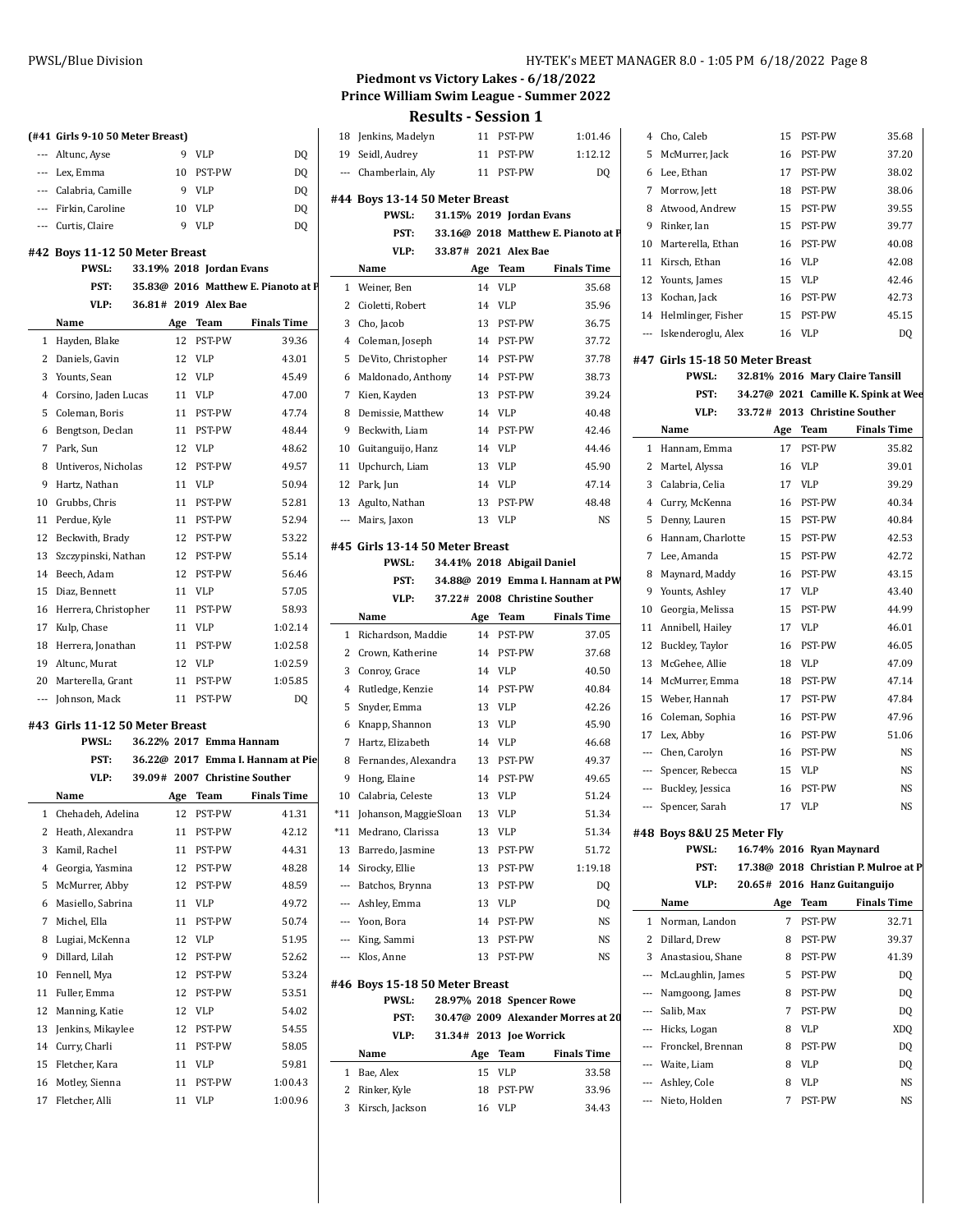|                | #49 Girls 8&U 25 Meter Fly |     |                            |                                      |                         |
|----------------|----------------------------|-----|----------------------------|--------------------------------------|-------------------------|
|                | <b>PWSL:</b>               |     |                            | 17.44% 2014 Lori Anne Madison        |                         |
|                | PST:                       |     |                            | 19.01@ 2013 Camille K. Spink at PW.  | ---                     |
|                | VLP:                       |     |                            | 19.62# 2007 Merilynn Finley          | ---                     |
|                | Name                       | Age | Team                       | <b>Finals Time</b>                   | #51                     |
| 1              | Brand, Emily               | 8   | <b>PST-PW</b>              | 25.16                                |                         |
| 2              | Copreros, Addison          | 7   | <b>PST-PW</b>              | 32.81                                |                         |
| 3              | Heritage, Emery            | 8   | PST-PW                     | 38.10                                |                         |
| $\overline{4}$ | McConnell, Molly           | 7   | <b>PST-PW</b>              | 39.28                                |                         |
| 5              | Cavanaugh, Riley           | 6   | <b>PST-PW</b>              | 40.37                                | 1                       |
| 6              | Refaat, Hadya              | 8   | <b>PST-PW</b>              | 40.58                                | 2                       |
| 7              | Toth, Parker               | 7   | PST-PW                     | 45.00                                | 3                       |
| 8              | Holt, Julia                | 7   | <b>PST-PW</b>              | 49.06                                | 4                       |
| 9              | Renehan, Hailey            | 7   | PST-PW                     | 53.80                                | 5                       |
| 10             | Johnson, Peyton            | 7   | PST-PW                     | 54.39                                | 6                       |
| 11             | Rutherford, Mags           | 6   | PST-PW                     | 58.46                                | 7                       |
| $---$          | Donovan, Juliet            | 8   | <b>VLP</b>                 | DQ                                   | 8                       |
| ---            | Brand, Charlotte           | 6   | <b>PST-PW</b>              | DQ                                   | 9                       |
| ---            | Nau, Sienna                | 7   | <b>PST-PW</b>              | DQ                                   | 10                      |
| $\overline{a}$ | Motley, Scarlett           | 8   | <b>PST-PW</b>              | DQ                                   | 11                      |
| ---            | Chandler, Carlie           | 7   | <b>VLP</b>                 | DQ                                   | 12                      |
| $\overline{a}$ | Fouad. Francesca           | 5   | <b>PST-PW</b>              | DQ                                   | 13                      |
| $---$          | Toth, Logan                | 6   | PST-PW                     | DQ                                   | 14                      |
|                | --- Bearyman, Leah         | 7   | PST-PW                     | DQ                                   | 15                      |
| $---$          | Williams, Makenzie         | 7   | <b>VLP</b>                 | DQ                                   | 16                      |
|                | #50 Boys 9-10 25 Meter Fly |     |                            |                                      | 17                      |
|                | <b>PWSL:</b>               |     | 15.05% 2016 Michael Mullen |                                      | 18                      |
|                | PST:                       |     |                            | 16.76@ 2019 Christian P. Mulroe at P | 19                      |
|                | VLP:                       |     |                            | 17.46# 2014 Jackson Schnetzler       |                         |
|                | Name                       | Age | Team                       | <b>Finals Time</b>                   |                         |
| 1              | Thai, Brandon              | 9   | <b>PST-PW</b>              | 17.87                                | ---                     |
| 2              | DeVito, Jonathan           | 10  | PST-PW                     | 19.06                                | #52                     |
| 3              | Malinowski, Alexander      | 10  | PST-PW                     | 19.57                                |                         |
| 4              | Itnyre, Ezra               | 9   | <b>VLP</b>                 | 20.72                                |                         |
| 5              | Roccograndi, Landon        | 10  | <b>VLP</b>                 | 21.96                                |                         |
| 6              | Knapp, Wesley              | 10  | VLP                        | 23.10                                |                         |
| 7              | Anastasiou, Tristan        | 10  | PST-PW                     | 23.68                                | 1                       |
| 8              | Dimashi, David             | 9   | PST-PW                     | 24.37                                | $\overline{\mathbf{c}}$ |
| 9              | Allen, Caden               | 10  | PST-PW                     | 24.72                                | 3                       |
| 10             | Copreros, Logan            | 10  | PST-PW                     | 24.78                                | 4                       |
| 11             | Grewe, Bradley             | 9   | PST-PW                     | 25.49                                | 5                       |
| 12             | Williams, Dom              | 10  | VLP                        | 27.57                                | 6                       |
| 13             | Johnson, Cooper            | 9   | PST-PW                     | 28.00                                | 7                       |
| 14             | Tutkus, Tauras             | 10  | PST-PW                     | 28.21                                | 8                       |
| 15             | Heritage, Kohler           | 9   | PST-PW                     | 29.17                                | 9                       |
| 16             | MacWhorter, Brooks         | 10  | PST-PW                     | 29.53                                | 10                      |
| *17            | McCallum, Paxton           | 9   | PST-PW                     | 30.37                                | 11                      |
| $*17$          | Roby, Zach                 | 10  | PST-PW                     | 30.37                                | 12                      |

19 Fronckel, Andrew 10 PST-PW 30.81 20 Ashley, Tyler 10 VLP 31.21 21 Diaz, Caleb 9 VLP 34.21 22 Upchurch, Owen 10 VLP 35.21 23 McGehee, Luke 9 VLP 36.27 --- Perdue, Max 9 PST-PW DQ --- Sproule, Shane 9 PST-PW DQ

## **Piedmont vs Victory Lakes - 6/18/2022 Prince William Swim League - Summer 2022**

|                |                             |     | Results - Session 1      |                                     |                          |
|----------------|-----------------------------|-----|--------------------------|-------------------------------------|--------------------------|
|                | --- Gillespie, Vincent      | 9   | PST-PW                   | DQ                                  | #53                      |
|                | --- Renehan, Aidan          |     | 9 PST-PW                 | DQ                                  |                          |
|                | --- Szczypinski, Noah       |     | 9 PST-PW                 | DQ                                  |                          |
| $\overline{a}$ | Pawlak, Trenton             | 9   | PST-PW                   | NS.                                 |                          |
|                | #51 Girls 9-10 25 Meter Fly |     |                          |                                     |                          |
|                | <b>PWSL:</b>                |     | 15.01% 2014 Aris Runnels |                                     | 1                        |
|                | PST:                        |     |                          | 16.00@ 2015 Camille K. Spink at PWS | 2                        |
|                | VLP:                        |     |                          | 16.82# 2009 Lindsay Wiecki          | 3                        |
|                | Name                        | Age | Team                     | <b>Finals Time</b>                  | 4                        |
| 1              | Beltram, Leyla              | 10  | <b>VLP</b>               | 19.78                               | 5                        |
| 2              | Lugiai, Brooke              | 9   | <b>VLP</b>               | 19.84                               | 6                        |
| 3              | Tutkus, Austeja             | 10  | PST-PW                   | 20.18                               | 7                        |
| 4              | Kim, Katie                  | 10  | VLP                      | 20.74                               | 8                        |
| 5              | Green, Kennedy              | 10  | PST-PW                   | 21.96                               | 9                        |
| 6              | Fuller, Emma                | 9   | PST-PW                   | 22.22                               | 10                       |
| 7              | Bearyman, Jaelyn            | 10  | PST-PW                   | 24.74                               | 11                       |
| 8              | McCarthy, Juliet            | 10  | PST-PW                   | 25.34                               | 12                       |
| 9              | Boyd, Olivia                | 10  | PST-PW                   | 25.55                               | 13                       |
| 10             | Calabria, Camille           | 9   | <b>VLP</b>               | 25.66                               |                          |
| 11             | Bencivenga, Lexi            | 9   | <b>VLP</b>               | 30.09                               | $\overline{\phantom{a}}$ |
| 12             | Daniels, Brooklyn           | 9   | <b>VLP</b>               | 31.01                               | ---                      |
| 13             | Biswas, Anjali              | 10  | <b>VLP</b>               | 32.23                               |                          |
| 14             | Brand, Bella                | 10  | PST-PW                   | 32.53                               | #54                      |
| 15             | Younts, Kara                | 10  | <b>VLP</b>               | 32.55                               |                          |
| 16             | Sanford, Naomi              | 9   | PST-PW                   | 33.12                               |                          |
| 17             | Allison, Ella               | 9   | PST-PW                   | 34.87                               |                          |
| 18             | McClain, Emma               | 9   | PST-PW                   | 35.49                               |                          |
| 19             | Allison, Adrianna           | 9   | PST-PW                   | 35.56                               | $\mathbf{1}$             |
| ---            | Gloss, Olivia               | 9   | PST-PW                   | DQ                                  | 2                        |
| ---            | Lex, Emma                   | 10  | PST-PW                   | DQ                                  | 3                        |
| ---            | Yeiser, Ava                 | 10  | PST-PW                   | DQ                                  | $^*4$                    |
|                |                             |     |                          |                                     | *4                       |
|                | #52 Boys 11-12 50 Meter Fly |     |                          |                                     | 6                        |
|                | PWSL:                       |     |                          | 29.72% 2011 Sam Pomajevich          | 7                        |
|                | PST:                        |     |                          | 30.31@ 2016 Jack Poleto at PWSL 201 | 8                        |
|                | VLP:                        |     |                          | 33.15# 2015 Shane Goodson           | 9                        |
|                | Name                        | Age | <b>Team</b>              | <b>Finals Time</b>                  | 10                       |
| 1              | Bengtson, Declan            | 11  | PST-PW                   | 40.87                               | 11                       |
| 2              | Beckwith, Brady             |     | 12 PST-PW                | 42.34                               | 12                       |
| 3              | Knapp, Oliver               | 12  | VLP                      | 42.72                               | 13                       |
| $\overline{4}$ | Corsino, Raine Eli          | 11  | VLP                      | 43.68                               | $\overline{\phantom{a}}$ |
| 5              | Corsino, Jaden Lucas        | 11  | VLP                      | 44.28                               | #55                      |
| 6              | Cioletti, Joey              | 12  | VLP                      | 50.21                               |                          |
| 7              | McGee, Cameron              | 12  | VLP                      | 50.57                               |                          |
| 8              | Altunc, Sedat               | 12  | VLP                      | 57.89                               |                          |
| 9              | Diaz, Bennett               | 11  | VLP                      | 1:00.18                             |                          |
| 10             | Gordon, Liam                | 11  | PST-PW                   | 1:02.64                             | 1                        |
| 11             | Skillman, Jude              | 12  | VLP                      | 1:02.78                             | 2                        |
| 12             | Itnyre, Gage                | 12  | VLP                      | 1:08.08                             | 3                        |
| 13             | Scott, Caleb                | 11  | VLP                      | 1:11.37                             | 4                        |
| ---            | Copreros, Gavin             | 11  | PST-PW                   | DQ                                  | 5                        |
| ---            | Gordon, Devin               | 11  | PST-PW                   | NS                                  | 6                        |
|                |                             |     |                          |                                     | 7                        |
|                |                             |     |                          |                                     | 8                        |
|                |                             |     |                          |                                     | q                        |

|                | #53 Girls 11-12 50 Meter Fly  |          |                           |                                              |
|----------------|-------------------------------|----------|---------------------------|----------------------------------------------|
|                | <b>PWSL:</b>                  |          | 30.55% 2017 Camille Spink |                                              |
|                | PST:                          |          |                           | 30.55@ 2017 Camille K. Spink at Pied         |
|                | VLP:                          |          | 32.86# 2018 Alyssa Martel |                                              |
|                | Name                          | Age      | Team                      | <b>Finals Time</b>                           |
| $\mathbf{1}$   | Simmons, Tori                 | 12       | PST-PW                    | 33.84                                        |
| 2              | Malinowski, Sophia            | 11       | PST-PW                    | 36.29                                        |
| 3              | Hubert, Abby                  |          | 12 PST-PW                 | 37.87                                        |
|                | 4 Chehadeh, Adelina           |          | 12 PST-PW                 | 40.84                                        |
| 5              | Perdue, Wendy                 | 12       | PST-PW                    | 42.94                                        |
| 6              | Asiama, Anima                 | 12       | PST-PW                    | 45.43                                        |
| 7              | Lugiai, McKenna               | 12       | VLP                       | 46.49                                        |
| 8              | Masiello, Sabrina             | 11       | VLP                       | 47.62                                        |
| 9              | Manning, Katie                | 12       | VLP                       | 51.18                                        |
| 10             | Fuller, Emma                  | 12       | PST-PW                    | 1:03.35                                      |
| 11             | Fernandes, Nikki              | 11       | PST-PW                    | 1:06.96                                      |
| 12             | Fletcher, Kara                | 11       | <b>VLP</b>                | 1:09.65                                      |
|                | 13 Sproule, Claire            | 12       | PST-PW                    | 1:31.18                                      |
|                | --- Snyder, Gerika            | 11       | <b>VLP</b>                | DQ                                           |
|                | --- Prinz, Lexi               |          | 11 PST-PW                 | DQ                                           |
|                | --- Robertson, Kate           |          | 12 PST-PW                 | NS                                           |
|                | #54 Boys 13-14 50 Meter Fly   |          |                           |                                              |
|                | PWSL:                         |          |                           | 26.90% 2013 Sam Pomajevich                   |
|                | PST:                          |          |                           | 28.36@ 2018 Jack Poleto at PWSL 201          |
|                | VLP:                          |          |                           | 29.82# 2022 Isaiah Beltram                   |
|                | Name                          |          | Age Team                  | <b>Finals Time</b>                           |
| 1              | Maynard, Ryan                 | 14       | PST-PW                    | 29.63                                        |
| $\overline{2}$ | Beltram, Isaiah               | 14       | VLP                       | 29.92                                        |
| 3              | Kien, Kayden                  | 13       | PST-PW                    | 33.90                                        |
| *4             | Coleman, Joseph               | 14       | PST-PW                    | 33.96                                        |
| *4             | Demissie, Matthew             | 14       | VLP                       | 33.96                                        |
|                |                               |          |                           |                                              |
| 6              |                               | 14       | PST-PW                    | 34.12                                        |
| 7              | Simms, Nigel                  | 14       |                           | 36.11                                        |
|                | DeVito, Christopher           |          | PST-PW<br>PST-PW          |                                              |
| 8<br>9         | Maxwell, Gannon               | 13<br>14 | <b>VLP</b>                | 37.11                                        |
| 10             | Guitanguijo, Hanz             |          |                           | 39.02                                        |
|                | Park, Jun                     | 14       | VLP                       | 40.78<br>41.24                               |
| 11             | Lee, Jasper                   | 13       | PST-PW                    |                                              |
| 12             | Losi, Jackson                 | 13       | <b>VLP</b>                | 51.72                                        |
|                | 13 Tessier, Jackson           |          | 14 VLP                    | 52.31                                        |
|                | --- Drela, Max                | 13       | PST-PW                    | NS                                           |
|                | #55  Girls 13-14 50 Meter Fly |          |                           |                                              |
|                | PWSL:                         |          | 28.62% 2018 Aris Runnels  |                                              |
|                | PST:                          |          |                           |                                              |
|                | VLP:                          |          |                           | 31.81# 2009 Christine Souther                |
|                | Name                          | Age      | Team                      | <b>Finals Time</b>                           |
| 1              | Sagle, Alyssa                 | 13       | PST-PW                    | 31.14                                        |
| 2              | Richardson, Maddie            | 14       | PST-PW                    | 32.44                                        |
| 3              | Rutledge, Kenzie              | 14       | PST-PW                    | 35.65                                        |
| 4              | Gordon, Tashi                 | 14       | PST-PW                    | 36.18                                        |
| 5              | Kimble, Katherine             | 14       | VLP                       | 38.46                                        |
| 6              | Ashley, Emma                  | 13       | VLP                       | 41.28                                        |
| 7              | Wingerter, Eve                | 13       | PST-PW                    | 41.75                                        |
| 8              | Hong, Elaine                  | 14       | PST-PW                    | 28.94@ 2019 Camille K. Spink at PWS<br>42.93 |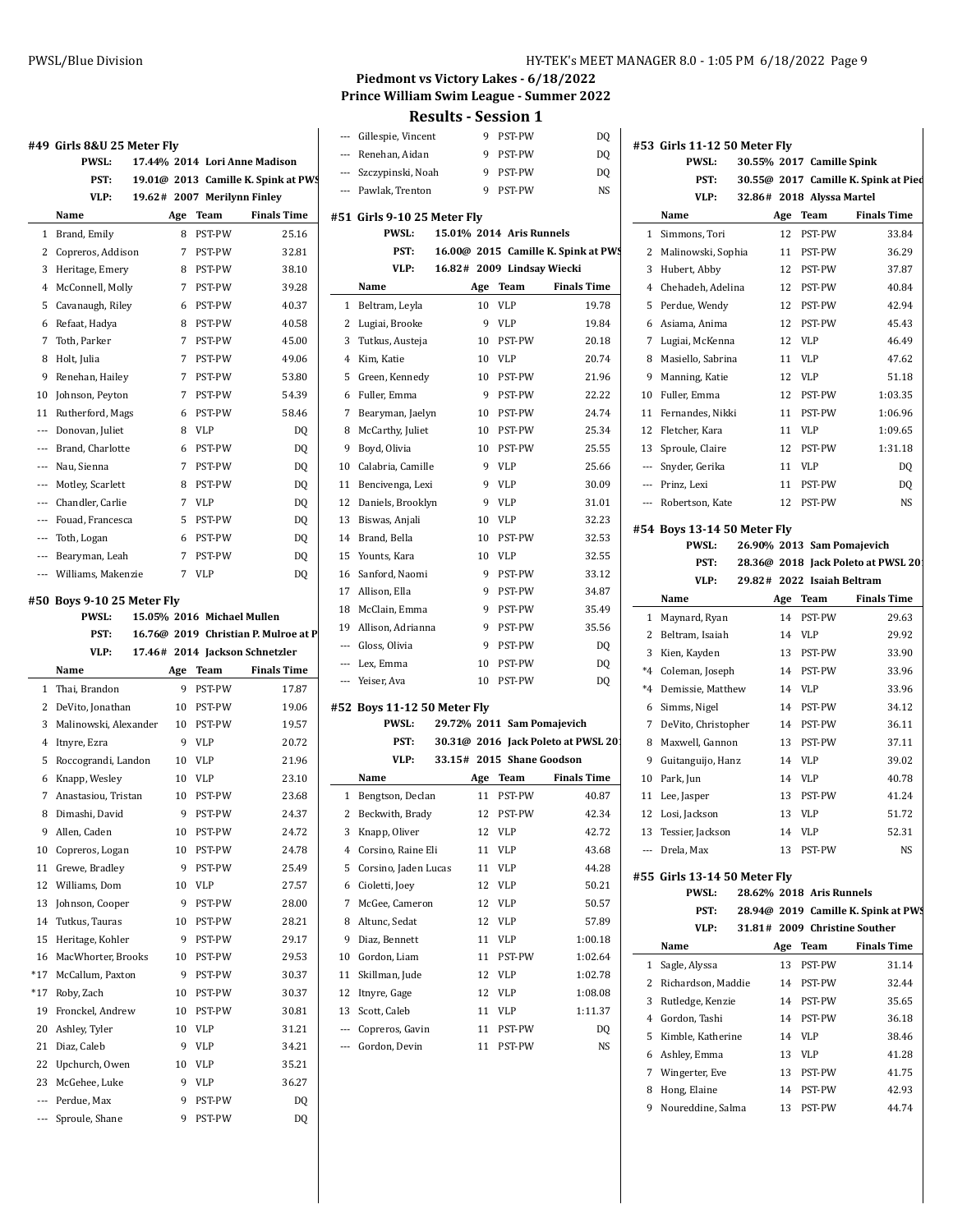|        | (#55 Girls 13-14 50 Meter Fly)              |     |                           |                                                     | 15     |
|--------|---------------------------------------------|-----|---------------------------|-----------------------------------------------------|--------|
|        | 10 Conroy, Sydney                           | 13  | VLP                       | 46.81                                               | 16     |
|        | 11 Rein, Frances                            | 13  | <b>VLP</b>                | 47.02                                               | 17     |
| 12     | Johanson, MaggieSloan                       | 13  | <b>VLP</b>                | 47.36                                               | ---    |
| 13     | Wackett, Taylor                             | 14  | PST-PW                    | 48.53                                               | $---$  |
|        | 14 Calabria, Celeste                        | 13  | <b>VLP</b>                | 51.62                                               |        |
|        | --- Yeiser, Izzy                            | 14  | PST-PW                    | DQ                                                  | #58 1  |
|        | --- Estrada, Elena                          | 14  | PST-PW                    | DQ                                                  | B Roh  |
|        | --- King, Sammi                             | 13  | PST-PW                    | NS                                                  |        |
|        | --- Gordon, Bree                            | 14  | PST-PW                    | NS                                                  | C. Dev |
|        |                                             |     |                           |                                                     |        |
|        | #56 Boys 15-18 50 Meter Fly<br><b>PWSL:</b> |     | 24.69% 2021 Landon Gentry |                                                     | A. Luh |
|        | PST:                                        |     |                           | 25.71@ 2010 Nicholas Tremols at 20                  |        |
|        | VLP:                                        |     |                           | 27.08# 2021 Nicholas Cobble                         | 1      |
|        | Name                                        |     | Age Team                  | <b>Finals Time</b>                                  |        |
| 1      | Lee, Justin                                 | 17  | PST-PW                    | 27.84                                               |        |
|        | 2 Strotheide, Ryan                          | 18  | PST-PW                    | 28.02                                               | 2      |
|        | 3 Tirrell, Matthew                          | 18  | PST-PW                    | 28.58                                               |        |
|        | 4 Romano, Kyle                              | 18  | VLP                       | 29.50                                               |        |
|        | 5 Cho, Caleb                                | 15  | PST-PW                    | 29.74                                               | 3      |
|        | 6 Kirsch, Ethan                             | 16  | <b>VLP</b>                | 30.97                                               |        |
|        | 7 Diatchenko, Alex                          | 15  | PST-PW                    | 31.35                                               |        |
| 8      | Lee, Ethan                                  | 17  | PST-PW                    | 31.44                                               | 4      |
| 9      | Dick, Evan                                  | 18  | <b>VLP</b>                | 31.90                                               |        |
| 10     | Hincy, Alex                                 | 18  | <b>VLP</b>                | 32.53                                               |        |
| 11     | Rinker, Kyle                                | 18  | PST-PW                    | 33.14                                               | 5      |
| 12     | Farrell, Jack                               | 17  | PST-PW                    | 35.62                                               |        |
| 13     | Atwood, Andrew                              | 15  | PST-PW                    | 35.90                                               |        |
| 14     | Burke, Patrick                              | 15  | PST-PW                    | 36.40                                               | 6      |
| 15     | Hill, Karsten                               | 15  | PST-PW                    | 37.27                                               |        |
|        | 16 Helmlinger, Fisher                       | 15  | PST-PW                    | 37.34                                               |        |
|        | 17 Iskenderoglu, Alex                       | 16  | <b>VLP</b>                | 38.22                                               | 7      |
|        | 18 Younts, James                            | 15  | VLP                       | 38.27                                               |        |
| 19     | Agulto, Nick                                | 17  | PST-PW                    | 45.12                                               |        |
| 20     | Diaz, Sam                                   | 16  | <b>VLP</b>                | 45.45                                               |        |
|        |                                             |     |                           |                                                     | #59 (  |
|        | #57 Girls 15-18 50 Meter Fly                |     |                           |                                                     | L Wie  |
|        | <b>PWSL:</b>                                |     | 27.75% 2021 Aris Runnels  |                                                     |        |
|        | PST:                                        |     |                           | 27.90@ 2021 Camille K. Spink at Pied                | E. Wal |
|        | VLP:                                        |     |                           | 29.78# 2013 Christine Souther<br><b>Finals Time</b> |        |
|        | Name                                        | Age | Team                      |                                                     | L. Wie |
| 1      | Spink, Camille                              | 17  | PST-PW                    | 28.62                                               |        |
| 2<br>3 | Simms, Cordelia                             | 15  | PST-PW                    | 32.40                                               | 1      |
|        | Curry, McKenna                              | 16  | PST-PW                    | 33.14                                               |        |
| 4      | Buckley, Taylor                             | 16  | PST-PW                    | 35.53                                               |        |
| 5      | Strotheide, Taylor                          | 15  | PST-PW                    | 36.22                                               | 2      |
| 6      | Rosenburg, Kendall                          | 18  | PST-PW                    | 36.53                                               |        |
| 7      | Michael, Madison                            | 16  | PST-PW                    | 36.66                                               |        |
| 8      | Maynard, Maddy                              | 16  | PST-PW                    | 36.84                                               |        |

 Hubert, Hayley 17 PST-PW 38.71 Younts, Ashley 17 VLP 38.77 Jones, Tica 16 VLP 39.40 12 Denny, Vivian 17 PST-PW 40.15 13 Walsh, MacKenzie 16 VLP 40.41 Lee, Amanda 15 PST-PW 41.68

## **Piedmont vs Victory Lakes - 6/18/2022 Prince William Swim League - Summer 2022**

|              | rouro                                                                         | <b>JLJJIUII</b>                      |                    |
|--------------|-------------------------------------------------------------------------------|--------------------------------------|--------------------|
|              | 15 Lex, Abby                                                                  | 16 PST-PW                            | 42.78              |
| 16           | Bencivenga, Sophia                                                            | 15<br>VLP                            | 49.24              |
|              | 17 Goetz, Emily                                                               | 16 VLP                               | 49.58              |
|              | --- Buckley, Jessica                                                          | 16 PST-PW                            | <b>NS</b>          |
|              | --- Spencer, Rebecca                                                          | 15 VLP                               | NS                 |
|              |                                                                               |                                      |                    |
|              | #58 Boys 8&U 100 Meter Free Relay                                             |                                      |                    |
|              | <b>PWSL:</b>                                                                  | 1:11.25% 2016 Dominion Valley Sharks |                    |
|              | B Rohrbach, H Caputo, W OShea, R Maynard                                      |                                      |                    |
|              | PST:                                                                          | 1:12.99@ 2016 Piedmont Tsunamis      |                    |
|              | C. Devito, P. Treadwell, C. Mulroe, J. Coleman<br>VLP:                        | $1:21.13#$ 2011 VL Piranhas          |                    |
|              | A. Luhan, J Brady, J. Johanson, M. Goldrich                                   |                                      |                    |
|              | Team                                                                          | Relay                                | <b>Finals Time</b> |
| $\mathbf{1}$ | <b>VLP</b>                                                                    | A                                    | 1:37.49            |
|              |                                                                               | Toth, Justin or JJ 8                 |                    |
|              | Hollingsworth, Logan 7                                                        |                                      |                    |
|              | Kulp, Colton 8                                                                | Ashley, Cole 8                       |                    |
| 2            | PST-PW                                                                        | A                                    | 1:38.93            |
|              | Norman, Landon 7                                                              | Fronckel, Brennan 8                  |                    |
|              | Fuller, Mike 7                                                                | Dillard. Drew 8                      |                    |
| 3            | <b>VLP</b>                                                                    | B                                    | 1:55.65            |
|              | Rooney, Connor 8                                                              | Toth, Colton 7                       |                    |
|              | Klein. Preston 7                                                              | Waite, Liam 8                        |                    |
| 4            | PST-PW                                                                        | B                                    | 2:06.35            |
|              | Boyd, Jake 8                                                                  | McLaughlin, James 5                  |                    |
|              | Fuller, Logan 7                                                               | Hall, Dylan 8                        |                    |
| 5            | PST-PW                                                                        | C                                    | 2:36.49            |
|              | Marterella, Logan 6                                                           | Namgoong, James 8                    |                    |
|              | Walton, Tamir 8                                                               | Salib, Max 7                         |                    |
| 6            | <b>VLP</b>                                                                    | C                                    | 2:43.95            |
|              | Benedict, Landon 8                                                            | Hicks, Logan 8                       |                    |
|              | Biswas, Niam 5                                                                | Hicks, Tyler 8                       |                    |
| 7            | <b>PST-PW</b>                                                                 | D                                    | 2:48.37            |
|              | Anastasiou, Shane 8                                                           | Sanford, Noah 7                      |                    |
|              | MacWhorter, Waylon 7                                                          | Heritage, Ryan 6                     |                    |
|              | #59  Girls 8&U 100 Meter Free Relay<br>PWSL: 1:13.87% 2007 Victory Lakes 2007 |                                      |                    |
|              | L Wiecki, O Nitowski, N Smith, M Finley                                       |                                      |                    |
|              | PST:                                                                          | 1:18.64@ 2013 Piedmont Tsunamis      |                    |
|              | E. Walters, K. Brown, E. Hannam, C. Spink                                     |                                      |                    |
|              | VLP:                                                                          | 1:13.87# 2007 VL Piranhas            |                    |
|              | L. Wiecki, O.Nitowski, N. Smith, M. Finley                                    |                                      |                    |
|              | <b>Team</b>                                                                   | Relay                                | <b>Finals Time</b> |
| 1            | PST-PW                                                                        | A                                    | 1:36.29            |
|              | Copreros, Addison 7                                                           | Merrell, Ada 6                       |                    |
|              | Bearyman, Leah 7                                                              | Brand, Emily 8                       |                    |
| 2            | <b>VLP</b>                                                                    | A                                    | 1:44.58            |
|              | Williams, Makenzie 7                                                          | Knapp, Heather 8                     |                    |
|              | Rooney, Emma 6                                                                | Rein, Gwen 7                         |                    |
| 3            | PST-PW                                                                        | B                                    | 1:54.81            |
|              | Holt, Julia 7                                                                 | Refaat, Hadya 8                      |                    |
|              | Perdue, Rosie 7                                                               | Heritage, Emery 8                    |                    |
| 4            | PST-PW                                                                        | C                                    | 2:01.96            |
|              | Cavanaugh, Riley 6                                                            | Brand, Charlotte 6                   |                    |
|              | Toth, Parker 7                                                                | Nau, Sienna 7                        |                    |
|              |                                                                               |                                      |                    |

|   | 5 PST-PW                                           | D                               | 2:18.55            |  |  |  |
|---|----------------------------------------------------|---------------------------------|--------------------|--|--|--|
|   | Motley, Scarlett 8                                 | McClain, Zoe 6                  |                    |  |  |  |
|   | Renehan, Hailey 7                                  | McConnell, Molly 7              |                    |  |  |  |
|   | 6 VLP                                              | B                               | 2:51.90            |  |  |  |
|   | Donovan, Juliet 8                                  | Chandler, Carlie 7              |                    |  |  |  |
|   | Upchurch, Iris 7                                   | Determan, Ava 6                 |                    |  |  |  |
|   | --- VLP                                            | C                               | NS.                |  |  |  |
|   | Lawson, Lexi 6                                     | Waite, Emma 5                   |                    |  |  |  |
|   |                                                    | Bencivenga, Nicki 5             |                    |  |  |  |
|   |                                                    |                                 |                    |  |  |  |
|   | #60 Boys 9-10 100 Meter Free Relay<br><b>PWSL:</b> | 1:00.59% 2016 Braemar Blasters  |                    |  |  |  |
|   | J Evans, M Santee, A Martins, M Mullen             |                                 |                    |  |  |  |
|   | PST:                                               | 1:02.47@ 2018 Piedmont Tsunamis |                    |  |  |  |
|   | C. DeVito, P. Treadwell, P. Hooper, J. Coleman     |                                 |                    |  |  |  |
|   | VLP:                                               | 1:05.44# 2018 VL Piranhas       |                    |  |  |  |
|   | I. Beltram, R. Cioletti, H. Guitangijo, T Daniels  |                                 |                    |  |  |  |
|   | Team                                               | Relay                           | <b>Finals Time</b> |  |  |  |
|   | 1 PST-PW                                           | A                               | 1:09.72            |  |  |  |
|   | DeVito, Jonathan 10                                | Georgia, Matthew 10             |                    |  |  |  |
|   | Allen, Caden 10                                    | Thai, Brandon 9                 |                    |  |  |  |
|   | 2 VLP                                              | A                               | 1:15.27            |  |  |  |
|   | Itnyre, Ezra 9                                     | Knapp, Wesley 10                |                    |  |  |  |
|   | Cho, Cayden 9                                      | Roccograndi, Landon 10          |                    |  |  |  |
| 3 | PST-PW                                             | B                               | 1:16.74            |  |  |  |
|   | Malinowski, Alexander 10                           | Fronckel, Andrew 10             |                    |  |  |  |
|   | Dimashi, David 9                                   | Anastasiou, Tristan 10          |                    |  |  |  |
| 4 | <b>PST-PW</b>                                      | C                               | 1:20.53            |  |  |  |
|   | Szczypinski, Noah 9                                | Grewe, Bradley 9                |                    |  |  |  |
|   | Seidl. Evan 9                                      | Copreros, Logan 10              |                    |  |  |  |
| 5 | <b>VLP</b>                                         | B                               | 1:37.05            |  |  |  |
|   | Upchurch, Owen 10                                  | McGehee, Luke 9                 |                    |  |  |  |
|   | Williams, Dom 10                                   | Mairs, Jenson 10                |                    |  |  |  |
| 6 | PST-PW                                             | D                               | 1:37.13            |  |  |  |
|   | Bengtson, Gareth 9                                 | Heritage, Kohler 9              |                    |  |  |  |
|   | Hall, Brayden 10                                   | Perdue, Max 9                   |                    |  |  |  |
| 7 | <b>VLP</b>                                         | C                               | 1:44.66            |  |  |  |
|   | Diaz, Caleb 9                                      | Trotochaud, Jacob 10            |                    |  |  |  |

| Diaz. Gaico 7    | Trotochaud, jacob To |         |
|------------------|----------------------|---------|
| Scott, Lucas 9   | Stokes, Sam 9        |         |
| VLP              | D                    | 1:58.37 |
| Ashley, Tyler 10 | Dadwal, Rupraj 10    |         |
| Hall, Jeremiah 9 | Dadwal, Ranvir 9     |         |
|                  |                      |         |

|                                              | #61 Girls 9-10 100 Meter Free Relay           |                               |       |                    |                                           |
|----------------------------------------------|-----------------------------------------------|-------------------------------|-------|--------------------|-------------------------------------------|
|                                              |                                               |                               |       |                    | PWSL: 1:02.14% 2014 Kingsbrooke Sea Lions |
| M Wong, A Daniel, K Benton, A Kotter         |                                               |                               |       |                    |                                           |
|                                              |                                               |                               |       |                    | PST: 1:04.87@ 2019 Piedmont Tsunamis      |
| S. Traister, S. King, K. Dominguez, A. Sagle |                                               |                               |       |                    |                                           |
|                                              |                                               | VLP: 1:02.75# 2009 VLPiranhas |       |                    |                                           |
|                                              | M. Finley, O. Nitowski, M. McCarty, L. Wiecki |                               |       |                    |                                           |
|                                              | Team                                          |                               | Relay |                    | <b>Finals Time</b>                        |
|                                              | 1 VLP                                         |                               | A     |                    | 1:12.01                                   |
|                                              | Lugiai, Brooke 9                              |                               |       | Kim. Katie 10      |                                           |
|                                              | Demissie, Hannah 10                           |                               |       | Beltram, Leyla 10  |                                           |
|                                              | 2 PST-PW                                      |                               | A     |                    | 1:12.82                                   |
|                                              | Sproule, Carleigh 10                          |                               |       | Holbrook, Ema 10   |                                           |
|                                              | Johnson, Jai 9                                |                               |       | Tutkus, Austeja 10 |                                           |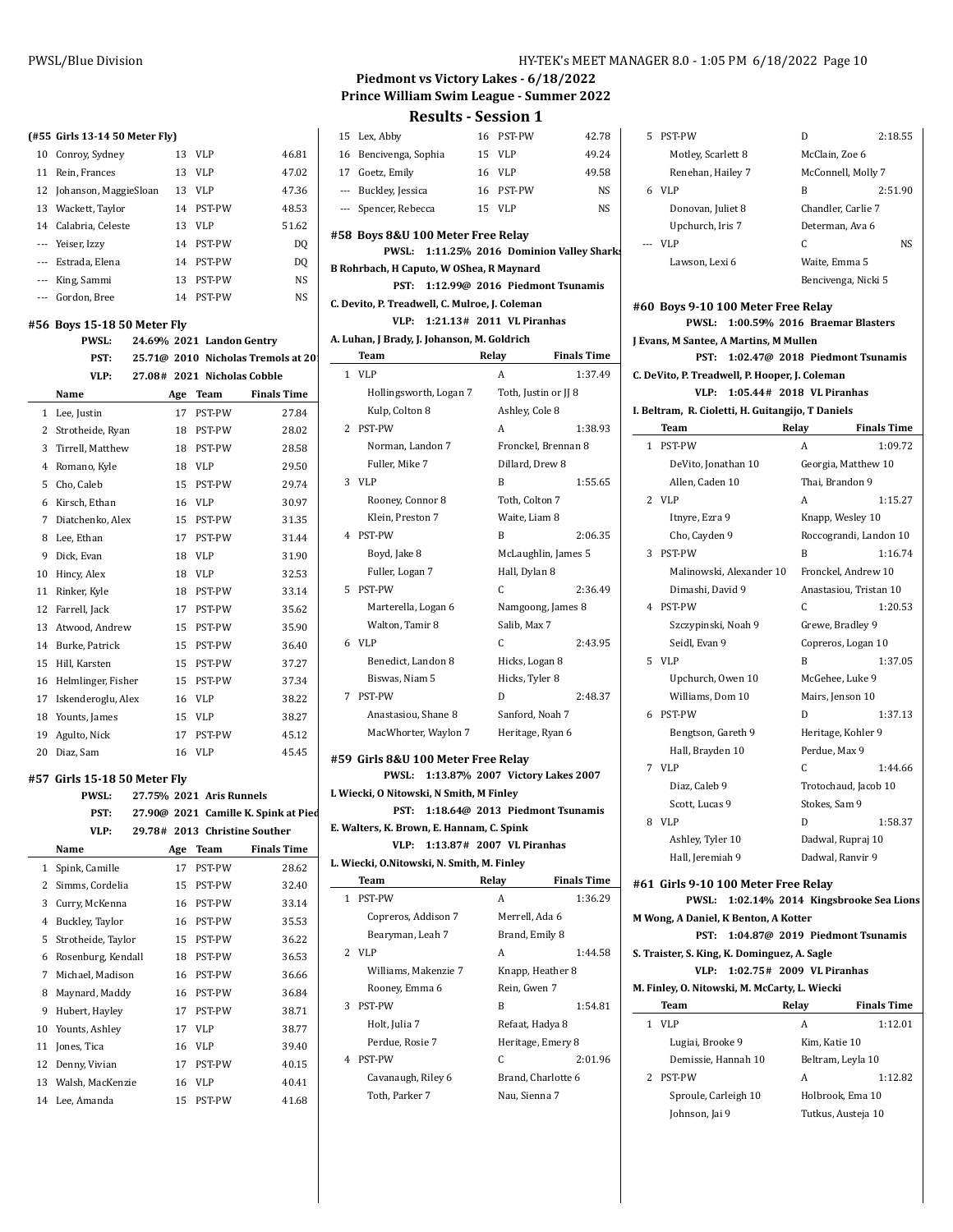#### **(#61 Girls 9-10 100 Meter Free Relay)**

| 3 | <b>PST-PW</b>       | R                   | 1:21.30 |
|---|---------------------|---------------------|---------|
|   | Fuller, Kathryn 10  | Boyd, Olivia 10     |         |
|   | Bearyman, Jaelyn 10 | Jenkins, Megan 9    |         |
| 4 | <b>PST-PW</b>       | C                   | 1:21.72 |
|   | Brand, Bella 10     | McCarthy, Juliet 10 |         |
|   | Green, Kennedy 10   | Fuller, Emma 9      |         |
|   | 5 VLP               | R                   | 1:28.78 |
|   | Walsh, Serena 9     | Calabria, Camille 9 |         |
|   | Daniels, Brooklyn 9 | Lugiai, Ainsley 9   |         |
|   | 6 PST-PW            | D                   | 1:33.71 |
|   | Toth, Kayden 9      | Joaquin, Mia 10     |         |
|   | Yeiser, Ava 10      | McClain, Emma 9     |         |
|   | 7 VLP               | C                   | 1:53.87 |
|   | Firkin, Caroline 10 | Cole, Raini 9       |         |
|   | Curtis, Claire 9    | Biswas, Anjali 10   |         |
|   | VLP                 | D                   | DO      |
|   | Biswas, Shyla 9     | Altunc, Ayse 9      |         |
|   |                     | Younts, Kara 10     |         |

**#62 Boys 11-12 100 Meter Free Relay PWSL: 53.47% 2016 Piedmont Tsunamis J Poleto, T Drescher, R Barshow, M Pianoto PST: 53.47@ 2016 Piedmont Tsunamis J. Poleto, T. Drescher, R. Barshow, M. Pianoto VLP: 57.69# 2019 Victory Lakes Piranhas A Bae, R Cioletti, B Weiner, T Daniels Team Relay Finals Time** 1 VLP A 1:01.18 Younts, Sean 12 Daniels, Gavin 12 Corsino, Raine Eli 11 Knapp, Oliver 12 2 PST-PW B 1:05.50 Szczypinski, Nathan 12 Grubbs, Chris 11 Coleman, Boris 11 Beech, Adam 12 3 VLP B 1:07.93 Corsino, Jaden Lucas 11 Hartz, Nathan 11 Park, Sun 12 McGee, Cameron 12 4 VLP C 1:18.60 Diaz, Bennett 11 Itnyre, Gage 12 Kulp, Chase 11 Cioletti, Joey 12 5 PST-PW C 1:18.68 Herrera, Jonathan 11 Copreros, Gavin 11 Perdue, Kyle 11 Herrera, Christopher 11 6 VLP D 1:24.37 Altunc, Murat 12 Hall, Zephaniah 12 Firkin, Charlie 12 Altunc, Sedat 12 --- PST-PW A DQ Bengtson, Declan 11 Beckwith, Brady 12 Untiveros, Nicholas 12 Hayden, Blake 12 --- PST-PW D NS Gordon, Liam 11 Gordon, Devin 11 Johnson, Mack 11

# **Piedmont vs Victory Lakes - 6/18/2022 Prince William Swim League - Summer 2022 Results - Session 1**

**#63 Girls 11-12 100 Meter Free Relay PWSL: 56.33% 2017 Sudley D Palenscar S Chierico M Pennefather J Cornwell PST: 57.40@ 2017 Piedmont Tsunamis E. Hannam, E. Walters, A. Kendrick, C. Spink VLP: 57.96# 2011 VL Piranhas O.Nitowski, M. Finley, M. McCarty, L. Wiecki Team Relay Finals Time** 1 PST-PW A 1:00.15 Georgia, Yasmina 12 Chehadeh, Adelina 12 Hubert, Abby 12 Simmons, Tori 12 2 PST-PW B 1:02.87 Heath, Alexandra 11 Zobel, Brogan 12 Kamil, Rachel 11 Malinowski, Sophia 11 3 PST-PW C 1:06.24 Perdue, Wendy 12 Dillard, Lilah 12 Asiama, Anima 12 Jenkins, Mikaylee 12 4 PST-PW D 1:11.44 Seidl, Audrey 11 McMurrer, Abby 12 Prinz, Lexi 11 Fennell, Mya 12 5 VLP A 1:14.27 Lugiai, McKenna 12 Manning, Katie 12 Fletcher, Kara 11 Masiello, Sabrina 11 6 VLP B 1:33.65 Fletcher, Alli 11 Monas, Leah 11 Rein, Louise 11 Snyder, Gerika 11

**#64 Boys 13-14 200 Meter Free Relay PWSL: 1:46.12% 2021 SUDLEY SWIM TEAM N Chierico, N Luevano, L Craft, A Grocholski PST: 1:46.95@ 2021 Piedmont Tsunamis H. Cho, A. Diatchenko, P. Hooper, D. Chaky VLP:** 1:53.65# 2022 Victory Lakes Piranhas **T Daniels, R Cioletti, I Beltram, B Weiner Team Relay Finals Time** 1 VLP A 1:50.78#

|                | VLF                     | A                      | 1.JU. / 0 |
|----------------|-------------------------|------------------------|-----------|
|                | Cioletti, Robert 14     | Daniels, Trent 14      |           |
|                | Beltram, Isaiah 14      | Weiner, Ben 14         |           |
| $\overline{2}$ | PST-PW                  | A                      | 1:52.98   |
|                | Maldonado, Anthony 14   | Cho, Jacob 13          |           |
|                | Kien, Kayden 13         | Maynard, Ryan 14       |           |
| 3              | <b>PST-PW</b>           | B                      | 2:01.79   |
|                | DeVito, Christopher 14  | Beckwith, Liam 14      |           |
|                | Treadwell, Parker 14    | Coleman, Joseph 14     |           |
|                | 4 VLP                   | B                      | 2:09.96   |
|                | Demissie, Matthew 14    | Park, Jun 14           |           |
|                | Upchurch, Liam 13       | Guitanguijo, Hanz 14   |           |
| 5              | PST-PW                  | C                      | 2:15.61   |
|                | Simms, Nigel 14         | Agulto, Nathan 13      |           |
|                | Lee, Jasper 13          | Maxwell, Gannon 13     |           |
|                | 6 VLP                   | D                      | 2:27.34   |
|                | Crupi, Michael 13       | Balawe, Sebastian 13   |           |
|                | Felix-Ugorji, Ikemdi 14 | Kang, Kolaiah 13       |           |
| ---            | VLP                     | C                      | DQ        |
|                | Losi, Jackson 13        | Jones, Ben 13          |           |
|                | Tessier, Jackson 14     | Roccograndi, Connor 14 |           |

|                                              | #65 Girls 13-14 200 Meter Free Relay |  |  |                                      |  |
|----------------------------------------------|--------------------------------------|--|--|--------------------------------------|--|
|                                              |                                      |  |  | PWSL: 1:55.59% 2018 SUDLEY SWIM TEAM |  |
| S Craft, S Chierico, D Palenscar, J Cornwell |                                      |  |  |                                      |  |
|                                              |                                      |  |  | PST: 1:57.08@ 2019 Piedmont Tsunamis |  |
|                                              |                                      |  |  |                                      |  |

**E. Hannam, M. Curry, H. Hubert, C. Spink**

**VLP: 2:01.53# 2013 VL Piranhas M. McCarty, M Finley, O Nitowski, L Wiecki**

| PST-PW<br>Richardson, Maddie 14<br>Crown, Katherine 14<br>2 VLP<br>Conroy, Grace 14<br>Kimble, Katherine 14 | A<br>Sagle, Alyssa 13<br>A | 1:57.84<br>Rutledge, Kenzie 14<br>2:09.87<br>Knapp, Shannon 13                    |
|-------------------------------------------------------------------------------------------------------------|----------------------------|-----------------------------------------------------------------------------------|
|                                                                                                             |                            |                                                                                   |
|                                                                                                             |                            |                                                                                   |
|                                                                                                             |                            |                                                                                   |
|                                                                                                             |                            |                                                                                   |
|                                                                                                             |                            |                                                                                   |
|                                                                                                             |                            | Snyder, Emma 13                                                                   |
| PST-PW                                                                                                      | B                          | 2:37.75                                                                           |
| Barredo, Jasmine 13                                                                                         |                            | Gordon, Tashi 14                                                                  |
| Estrada, Elena 14                                                                                           |                            | Wingerter, Eve 13                                                                 |
| <b>PST-PW</b>                                                                                               | C                          | 2:39.01                                                                           |
| Wackett, Taylor 14                                                                                          |                            | Fernandes, Alexandra 13                                                           |
| Noureddine, Salma 13                                                                                        |                            | Batchos, Brynna 13                                                                |
| --- VLP                                                                                                     | B                          | DO                                                                                |
| Conroy, Sydney 13                                                                                           |                            | Calabria, Celeste 13                                                              |
|                                                                                                             |                            | Hartz, Elizabeth 14                                                               |
| <b>PST-PW</b>                                                                                               | D                          | NS.                                                                               |
| Klos, Anne 13                                                                                               |                            |                                                                                   |
|                                                                                                             |                            | Johanson, MaggieSloan 13<br>Hill, Reese 13<br>#66 Bovs 15-18 200 Meter Free Relav |

**PWSL: 1:35.84% 2021 Ashland Stingrays M VanDeusen, M Jiang, B Stankovich, L Gentry PST: 1:38.25@ 2019 Piedmont Tsunamis H. Radzikowski, L. DeVore, E. Liao, S. Borden**

**VLP: 1:43.37# 2013 VL Piranhas J Goodson, A Proper, J Pfannenstein II, J Worrick**

|    | <b>Team</b>           | Relay           | <b>Finals Time</b>    |  |
|----|-----------------------|-----------------|-----------------------|--|
|    | 1 PST-PW              | A               | 1:44.12               |  |
|    | Strotheide, Ryan 18   | Lee, Justin 17  |                       |  |
|    | Cho, Caleb 15         | Crown, Alex 16  |                       |  |
|    | 2 PST-PW              | B               | 1:50.63               |  |
|    | Diatchenko, Alex 15   |                 | McMurrer, Jack 16     |  |
|    | Atwood, Andrew 15     |                 | Tirrell, Matthew 18   |  |
|    | 3 VLP                 | A               | 1:50.94               |  |
|    | Kirsch, Jackson 16    |                 | Romano, Kyle 18       |  |
|    | Kirsch, Ethan 16      | Bae, Alex 15    |                       |  |
|    | 4 PST-PW              | C               | 1:59.15               |  |
|    | Morrow, Jett 18       |                 | Marterella, Ethan 16  |  |
|    | Rinker, Ian 15        | Lee, Ethan 17   |                       |  |
| 5. | <b>PST-PW</b>         | D               | 2:04.83               |  |
|    | Farrell, Jack 17      |                 | Helmlinger, Fisher 15 |  |
|    | Hill, Karsten 15      | Rinker, Kyle 18 |                       |  |
|    | 6 VLP                 | B               | 2:07.02               |  |
|    | Hincy, Alex 18        |                 | Younts, James 15      |  |
|    | Iskenderoglu, Alex 16 | Dick, Evan 18   |                       |  |
|    |                       |                 |                       |  |